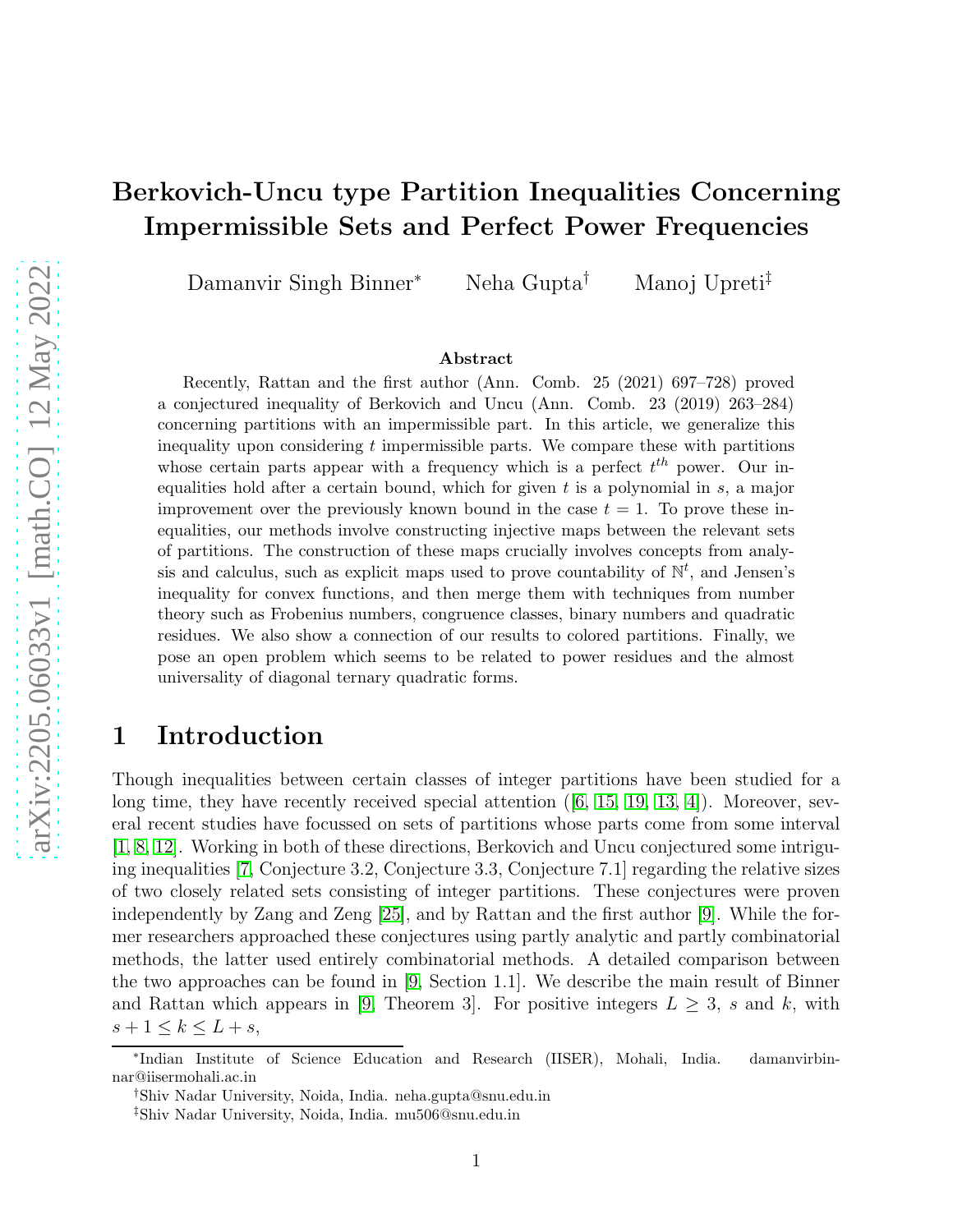- $I_{L,s,k}$  is the set of partitions where the smallest part is s, all parts are  $\leq L+s$ , and k does not appear as a part.
- $D_{L,s}$  denotes the set of nonempty partitions with parts in the set  $\{s+1,\ldots,L+s\}$ .

<span id="page-1-0"></span>**Theorem 1** (Binner and Rattan (2021)). For positive integers L, s and k, with  $L > 3$  and  $s+1 \leq k \leq L+s$ , we have

$$
|\{\pi \in I_{L,s,k} : |\pi| = N\}| > |\{\pi \in D_{L,s} : |\pi| = N\}|,
$$

for all  $N \geq \Gamma(s)$ , where  $\Gamma(s)$  is defined in [\[9,](#page-20-7) (15)].

At this point, the precise value of  $\Gamma(s)$  is not important. However, Theorem [1](#page-1-0) has been stated with the constant  $\Gamma(s)$  inserted to emphasize that it is explicitly known and only depends on s. We also mention that the bound  $\Gamma(s)$  in Theorem [1](#page-1-0) is huge, in fact of the order  $O((6s)^{(6s)^{18s}})$ .

Whenever a part cannot occur from a range of allowable parts, as with  $k$  in the definition of  $I_{L,s,k}$ , we refer to that as an *impermissible part*. In the present article, we generalize Theorem [1](#page-1-0) by looking at the effect of considering an impermissible set  $V \subset \{s+1,\ldots,L+s\}$ of elements, instead of an impermissible part k in the definition of the set  $I_{L,s,k}$ .

•  $I_{L,s,V}$  is the set of partitions where the smallest part is s, all parts are  $\leq L+s$ , and the elements of V do not appear as a part.

For  $V = \{k_1, k_2, \ldots, k_t\}$ , it is clear that  $I_{L,s,V} \subset I_{L,s,k_1}$ , and thus in view of Theorem [1,](#page-1-0) it is natural to ask the following question.

<span id="page-1-1"></span>Question 2. For any  $V \subset \{s+1,\ldots,L+s\}$ , does there exist a bound M, which only depends on s and |V| such that for  $N \geq M$ ,

$$
|\{\pi \in I_{L,s,V}: |\pi| = N\}| > |\{\pi \in D_{L,s}: |\pi| = N\}|.
$$

In the proof of Theorem [1,](#page-1-0) the chief strategy was to remove all parts of  $k$  and compensate by adding appropriate parts of s and some other elements. To ensure injectivity of the map, the frequency of s in the image was chosen in such a manner that one could recover the frequency of  $k$  in the original partition. A natural approach is to try to generalize the proof of Theorem [1](#page-1-0) to answer the above question in the affirmative.

We would then need to construct an injective map in which we remove all members of V (along with their frequencies), and compensate by adding appropriate parts of s. This map should be such that one can recover the frequencies of all members of  $V$  from just the frequency of s in the image. The existence of such an injective map seems too ambitious. The following theorem answers Question [2](#page-1-1) in the negative.

<span id="page-1-2"></span>**Theorem 3.** For any  $V \subset \{s+1,\ldots,L+s\}$ , which is not a singleton set, and for all  $N \geq 2(L+s)^7 + (L+s)^5$ ,

$$
|\{\pi \in I_{L,s,V} : |\pi| = N\}| \le |\{\pi \in D_{L,s} : |\pi| = N\}|.
$$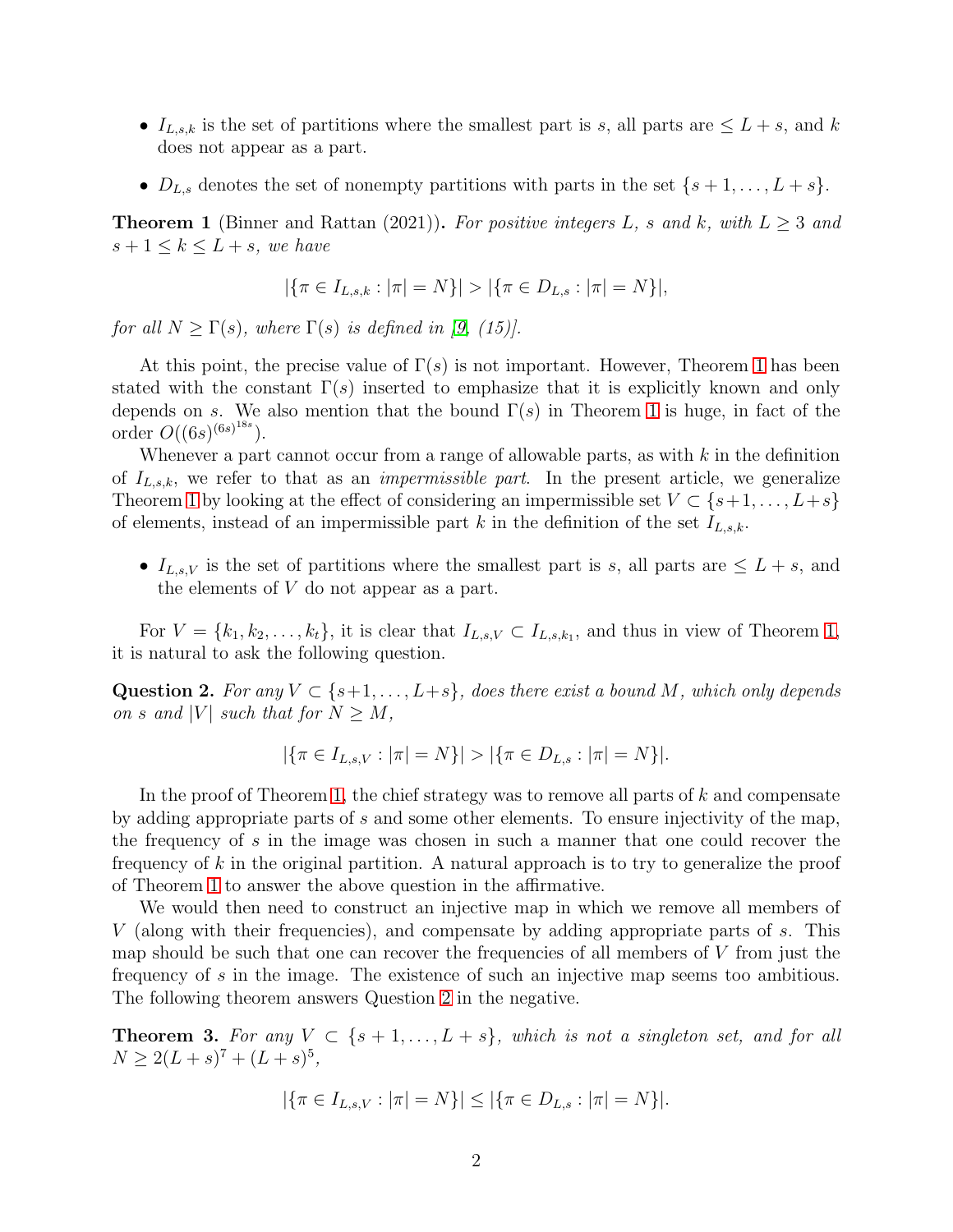We prove Theorem [3](#page-1-2) in Section [2.](#page-6-0) It is natural to wonder whether for Theorem [3,](#page-1-2) one could find a bound which only depends on s. However, this is not possible, because if there exists a bound  $M$  depending only on  $s$ , we can choose  $L$  to be much larger than the bound M. If we choose a set  $V = \{k_1, k_2, \ldots, k_t\}$  with  $t > 1$ , such that  $k_1, k_2, \cdots k_{t-1}$  are all larger than the bound  $M$ , then we have

$$
|\{\pi \in I_{L,s,V}: |\pi| = M\}| = |\{\pi \in I_{L,s,k_t}: |\pi| = M\}| > |\{\pi \in D_{L,s}: |\pi| = M\}|,
$$

giving the required contradiction.

The negative answer to Question [2](#page-1-1) suggests that we might need to consider an appropriate subset of  $D_{L,s}$  to generalize Theorem [1](#page-1-0) for any impermissible set V. Basically, we need to remove all  $f_1$  parts of  $k_1$ ,  $f_2$  parts of  $k_2$ , ...,  $f_t$  parts of  $k_t$ , and compensate by adding  $f$ parts of s and some other parts. In particular, we need the following inequality to hold

<span id="page-2-0"></span>
$$
k_1 f_1 + k_2 f_2 + \dots + k_t f_t \ge sf. \tag{1}
$$

Moreover, we should be able to recover the values of  $f_1, f_2, \ldots, f_t$  from the value of f alone. That is,  $f \in \mathbb{N}$  should be an expression in  $f_1 \in \mathbb{N}$ ,  $f_2 \in \mathbb{N}$ , ...  $f_t \in \mathbb{N}$ , such that the value of f uniquely determines the value of  $(f_1, f_2, \ldots, f_t)$ . This suggests that we need an injective map  $\mathbb{N}^t \to \mathbb{N}$  such that  $(f_1, f_2, \ldots, f_t) \mapsto f$ . Since  $\mathbb{N}^t$  is countable, there exist such injective maps. We need their explicit description. The motivation comes from the case  $t = 2$ . Recall the famous Cantor's injective map  $\mathbb{N} \times \mathbb{N} \to \mathbb{N}$ , described in the following diagram.



Algebraically, the above bijection  $\mathbb{N}^2 \to \mathbb{N}$  can be expressed as

$$
(m,n)\mapsto \binom{m+n-1}{2}+m.
$$

To be able to easily generalize this map to  $t$  dimensions, we make a slight modification, and consider the following injective map  $\mathbb{N}^2 \to \mathbb{N}$  given by

$$
(m,n)\mapsto \binom{m+n}{2}+m.
$$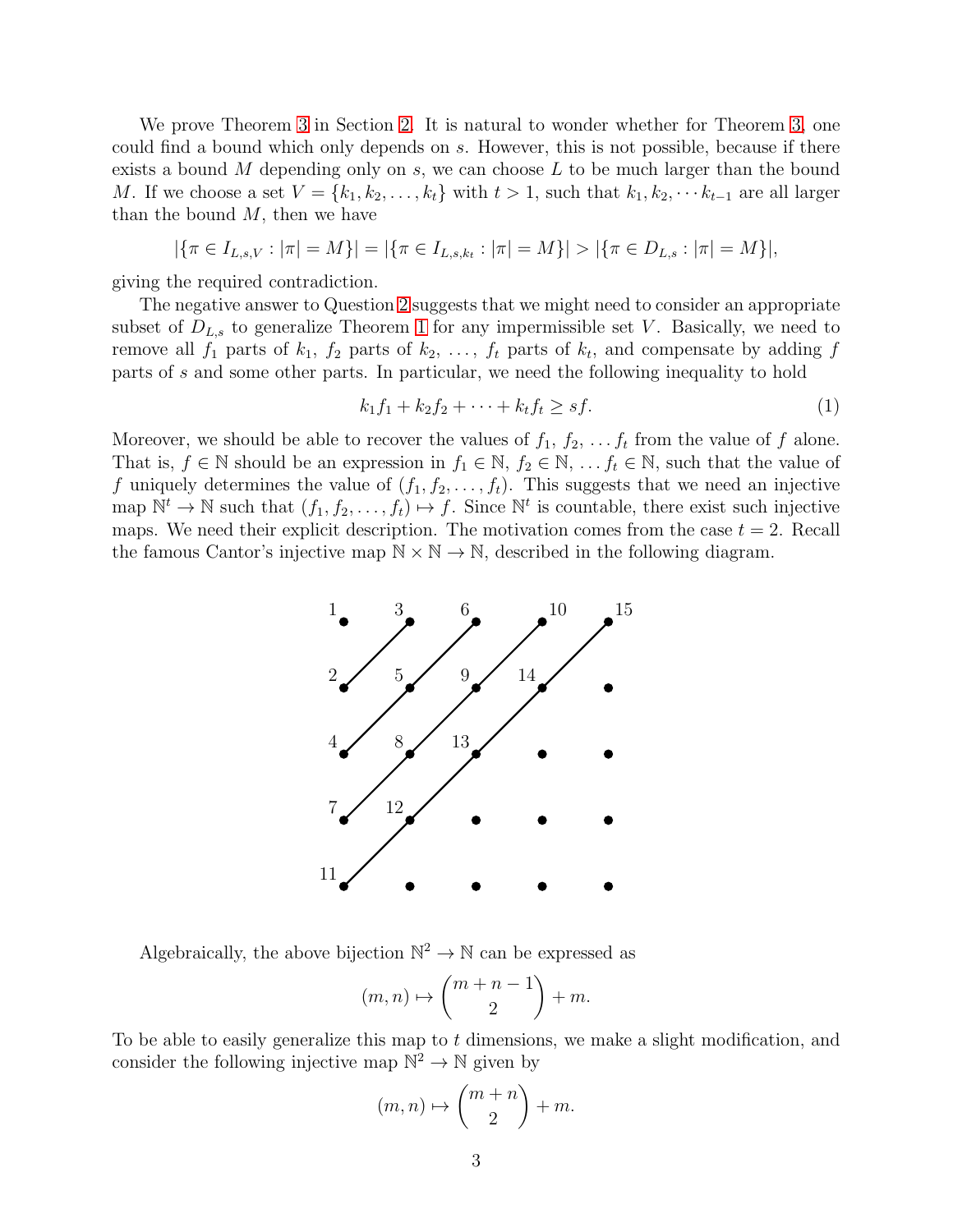If we use the latter map, [\(1\)](#page-2-0) suggests that we need the following inequality to hold

<span id="page-3-0"></span>
$$
k_1 f_1 + k_2 f_2 \ge s \left( \binom{f_1 + f_2}{2} + f_1 \right). \tag{2}
$$

Since the right hand side of [\(2\)](#page-3-0) is a quadratic polynomial in  $f_1$  and  $f_2$ , the inequality (2) will not hold for large values of  $f_1$  and  $f_2$ . This suggests us to impose some conditions on the frequencies  $f_1$  of  $k_1$  and  $f_2$  of  $k_2$  in order to ensure that the inequality [\(2\)](#page-3-0) holds. To make the left hand side a quadratic polynomial too, we suppose that  $f_1$  and  $f_2$  are perfect squares. That is, let  $f_1 = m^2$  and  $f_2 = n^2$  for some  $m, n \ge 0$ . In other words, we compare the set  $I_{L,s,k}$  to the subset  $D_{L,s,k_1,k_2} \subset D_{L,s}$ , whose frequencies of  $k_1$  and  $k_2$  are perfect squares. Then, the following inequality holds for all  $k_1, k_2 > s$  and all  $m, n \in \mathbb{N}$ 

$$
k_1m^2 + k_2n^2 \ge s\left(\binom{m+n}{2} + m\right).
$$

Thus, one could remove the  $m^2$  parts of  $k_1$  and  $n^2$  parts of  $k_2$ , and compensate by adding  $\binom{m+n}{2} + m$  parts of s and some other parts. Further, one could recover the values of m and  $n$  from the frequency of  $s$  in the image, ensuring that the resultant map is injective. To generalize the above procedure to t dimensions, it is natural to try the map  $\mathbb{N}^t \to \mathbb{N}$  given by

<span id="page-3-1"></span>
$$
(m_1, m_2, \dots, m_t) \mapsto {m_1 + m_2 + \dots + m_t \choose t} + \dots + {m_1 + m_2 \choose 2} + {m_1 \choose 1}. \tag{3}
$$

The injectivity of the map in [\(3\)](#page-3-1) follows from the concept of combinatorial number system (see [\[5,](#page-20-8) [18,](#page-21-3) [21\]](#page-21-4)). Generalizing the subset  $D_{L,s,k_1,k_2}$  of  $D_{L,s}$  to t dimensions, we consider the following refinement of  $D_{L,s}$ :

•  $D_{L,s,V}$  denotes the set of nonempty partitions with parts in the set  $\{s+1,\ldots,L+s\},\$ such that the frequencies of the members of V are perfect  $t^{th}$  powers  $(0, 1, 2^t, 3^t, \ldots)$ , where  $t = |V|$ .

Then, it is natural to ask the following question, which if true provides an elegant generalization of Theorem [1.](#page-1-0)

<span id="page-3-3"></span>Question 4. For any  $V \subset \{s+1, \ldots L+s\}$ , does there exist a bound M, which only depends on s and |V| such that for  $N \geq M$ ,

$$
|\{\pi \in I_{L,s,V}: |\pi| = N\}| \ge |\{\pi \in D_{L,s,V}: |\pi| = N\}|.
$$

Suppose  $V = \{k_1, k_2, \ldots, k_t\}$ . Without loss of generality, we can assume that  $k_1 > k_2 >$  $\cdots > k_t$ . Let  $f_i$  denote the frequency of  $k_i$ . Since each  $f_i$  is a perfect  $t^{th}$  power, we have  $f_i = m_i^t$  for some  $m_i \geq 0$ . To generalize our method for  $t = 2$  described above, we would need the following inequality to hold.

<span id="page-3-2"></span>
$$
k_1 m_1^t + k_2 m_2^t + \dots + k_t m_t^t \ge s \left( \binom{m_1 + m_2 + \dots + m_t}{t} + \dots + \binom{m_1 + m_2}{2} + \binom{m_1}{1} \right). \tag{4}
$$

We consider the values of  $k_i$  for which the inequality [\(4\)](#page-3-2) holds for all values of  $m_i$ . The insight for such an equality comes from the following result which is proved using the theory of convex functions, especially Jensen's inequality.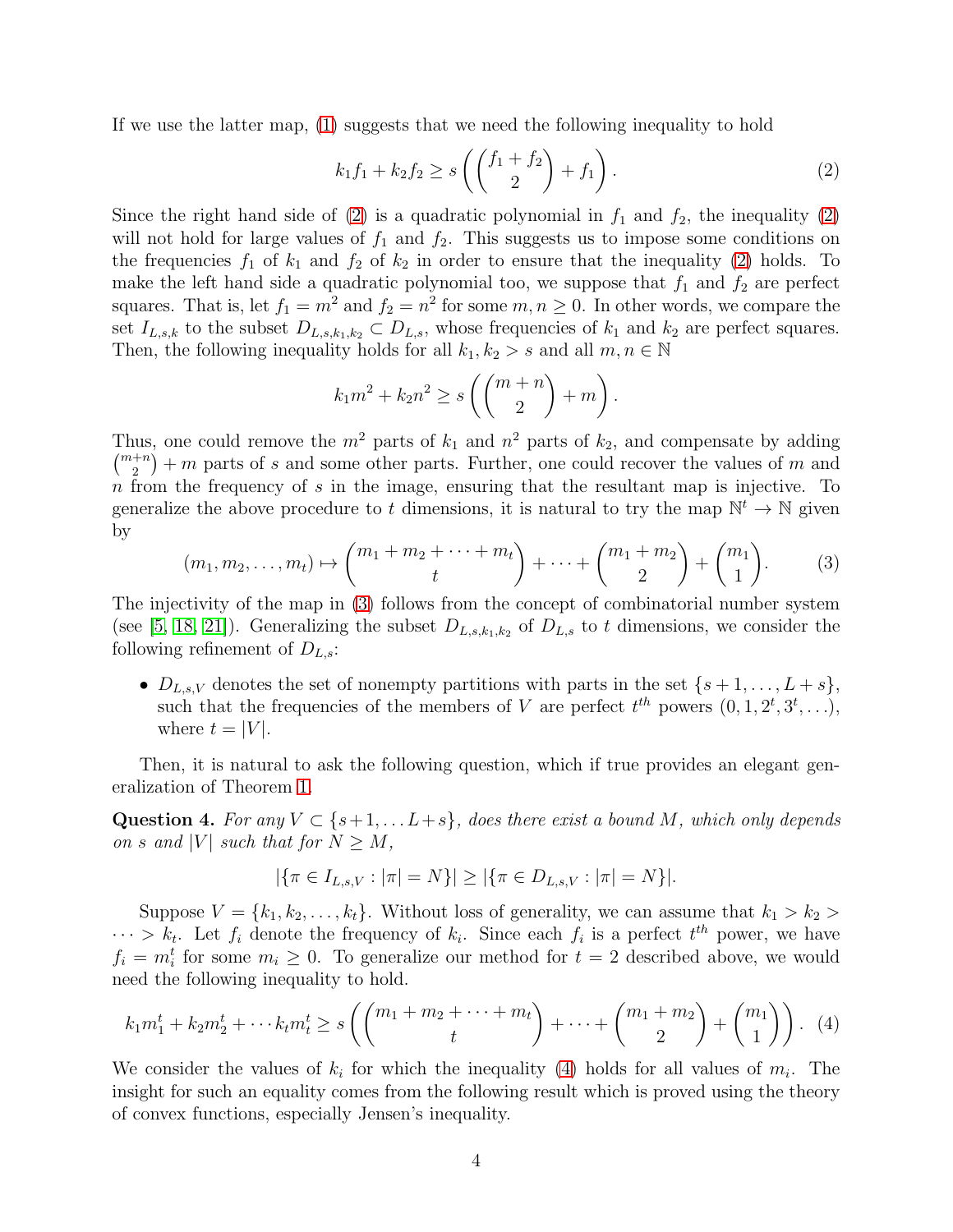<span id="page-4-0"></span>**Lemma 5.** For natural numbers  $m_1, m_2, \ldots m_t$ , we have

$$
m_1^t + m_2^t + \dots + m_t^t \ge \frac{t!}{t^t} \left( \binom{m_1 + m_2 + \dots + m_t}{t} + \dots + \binom{m_1 + m_2}{2} + \binom{m_1}{1} \right).
$$

Thus, whenever  $k_t > \frac{t^t}{t!} s$ , the required inequality in [\(4\)](#page-3-2) holds. However, for small values of  $k_t$ , the inequality in [\(4\)](#page-3-2) may not hold. In Section [4,](#page-14-0) we discuss Lemma [5](#page-4-0) and use it to answer Question [4](#page-3-3) in the case  $k_t \geq \frac{2^{t+4}t^t}{t^t}$  $t^{\frac{4+t}{t}}s + s^2$ . Another difficulty that we overcome in this proof is the case when some of the  $m_i$ 's are zero. To handle these cases, we use the concept of binary numbers and congruence classes to ensure that the map we construct is injective.

As mentioned above, the desired inequality [\(4\)](#page-3-2) fails if  $k_1, k_2, \ldots k_t$  are small. We resolve this issue by working with an altogether different injective map  $\mathbb{N}^t \to \mathbb{N}$ . Our motivation again comes from the case  $t = 2$ , in which another known diagram gives an elegant bijection  $\phi: \mathbb{N}^2 \to \mathbb{N}.$ 



To write out explicitly, the map  $\phi : \mathbb{N}^2 \to \mathbb{N}$  is such that if  $m \geq n$ ,

$$
(m, n) \mapsto (m - 1)^2 + 2n - 1,
$$

and if  $n > m$ ,

$$
(m, n) \mapsto (n-1)^2 + 2m.
$$

Thus, in either case, we have

$$
(\max(m, n) - 1)^2 < \phi(m, n) \le (\max(m, n))^2.
$$

We generalize this idea to iteratively construct a bijective map  $\psi_0 : \mathbb{N}^t \to \mathbb{N}$ . First map the point  $(1, 1, \ldots, 1)$  to 1. Inductively, suppose  $\psi_0$  has been defined for all the points inside the *t*-dimensional cube of side h using the numbers  $1, 2, \ldots, h^t$ . Then, we can map all the remaining points inside the t-dimensional cube of side  $h + 1$  in any order, using the numbers  $h^{t} + 1, h^{t} + 2, \ldots, (h + 1)^{t}$ . The most helpful feature of this map is the property

$$
(\max(m_1, m_2, \dots, m_t) - 1)^t < \psi_0(m_1, m_2, \dots, m_t) \leq (\max(m_1, m_2, \dots, m_t))^t.
$$
 (5)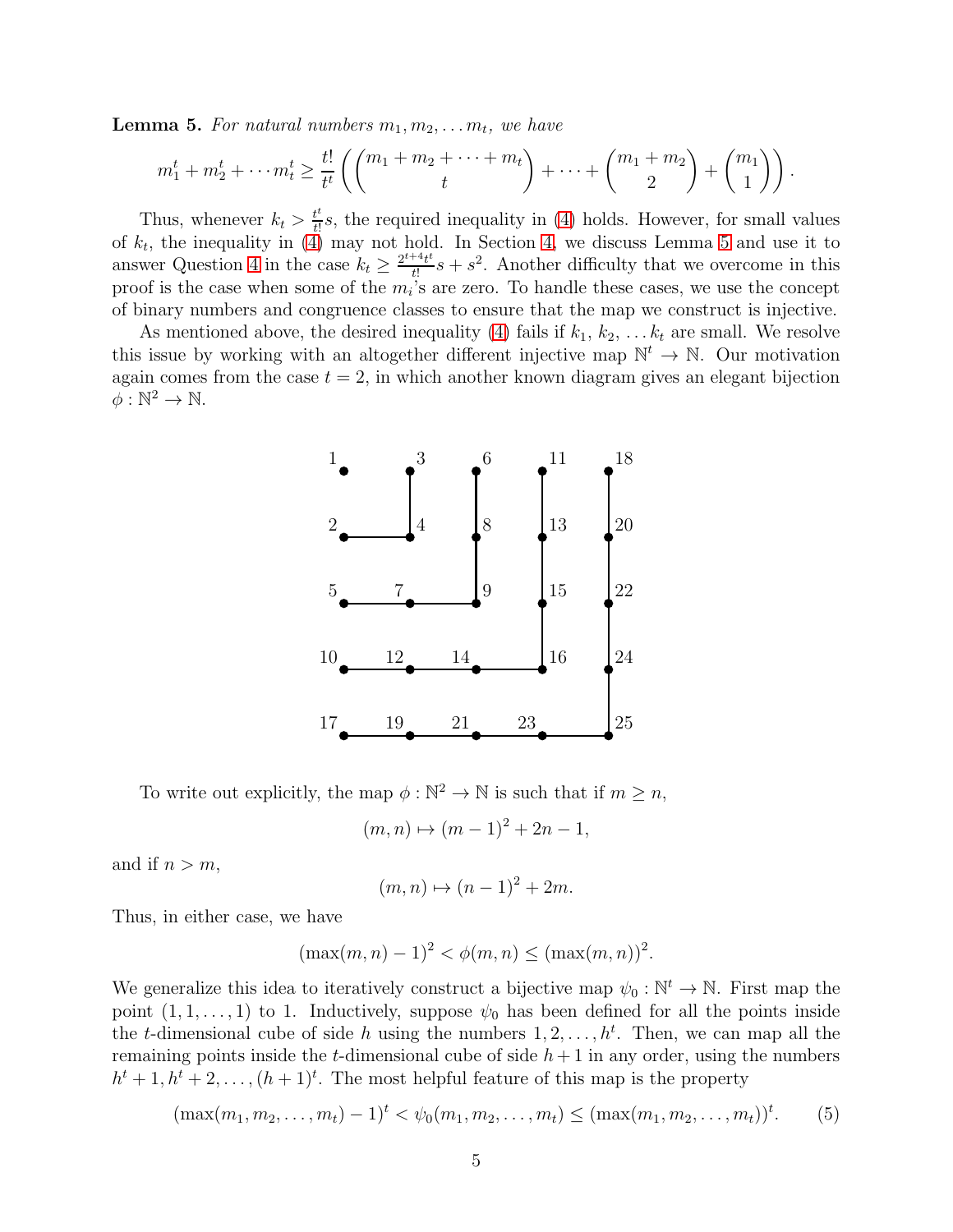In contrast to the previous map, this one can also easily deal with some of the  $m_i$ 's being zero. For that we slightly modify the map  $\psi_0$ . Let W denote the set of whole numbers. We just replace  $m_i$  by  $m_i - 1$  in the above map to get a bijection  $\psi : \mathbb{W}^t \to \mathbb{N}$  with the property

<span id="page-5-0"></span>
$$
(\max(m_1, m_2, \dots, m_t))^t < \psi(m_1, m_2, \dots, m_t) \le (\max(m_1, m_2, \dots, m_t) + 1)^t. \tag{6}
$$

Using the property in [\(6\)](#page-5-0), and extending some ideas in the proof of [\[9,](#page-20-7) Theorem 11], we answer Question [4](#page-3-3) in the affirmative, provided the set V satisfies the condition  $|V| \leq \frac{L-2}{2}$ . This condition is imposed to ensure that the set  $\{s+1,\ldots,L+s\}$  contains two consecutive numbers that are not in the set  $V$ . Finding consecutive numbers that are not in  $V$  ensures the availability of coprime numbers that are not in  $V$ , and then one could apply the concept of Frobenius number, described in Lemma [7](#page-5-1) below.

<span id="page-5-2"></span>**Theorem 6.** For any  $V \subset \{s+1,\ldots,L+s\}$  with  $|V| \leq \frac{L-2}{2}$ , and  $N \geq (10s)^5(t+1)^4(39s^2t^3)^{5t}$ (where  $t = |V|$ ),

$$
|\{\pi \in I_{L,s,V}: |\pi| = N\}| \ge |\{\pi \in D_{L,s,V}: |\pi| = N\}|.
$$

We prove Theorem [6](#page-5-2) in Section [4.](#page-14-0) Apart from generalizing Theorem [3](#page-1-2) to  $t$ -dimensions, another important achievement of Theorem [6](#page-5-2) is a great improvement in the bound on N. The bound in Theorem [1](#page-1-0) was huge, in fact of the order  $O((6s)^{(6s)^{18s}})$ . In contrast, for a given t, the bound on  $N$  in Theorem [6](#page-5-2) is just a polynomial in  $s$ .

In Section [3,](#page-9-0) we give another proof of Theorem [6](#page-5-2) for  $k_t \geq (2^{t+4}s + s^2) \frac{t^t}{t!}$  $\frac{t^i}{t!}$  using Lemma [5,](#page-4-0) along with the concept of binary numbers and congruence classes. The main strength of this alternate proof over the one in Section [4](#page-14-0) is that for  $k_t \geq (2^{t+4}s + s^2) \frac{t^2}{t!}$  $t_{\text{t}}^{t}$ , it leads to a much smaller bound on N after which the desired inequality of Theorem [6](#page-5-2) holds. The bound is in fact less than  $(15s)^5$ , and is independent of t. In Section [5,](#page-17-0) we describe the implications of Theorem [3](#page-1-2) and Theorem [6](#page-5-2) to positivity and negativity of certain  $q$ -series. These  $q$ -series results show an interesting connection to partitions whose parts in  $V$  can appear in two colours, as described in Section [5.](#page-17-0) In Section [6,](#page-18-0) we pose two open problems which seem to be connected to power residues and the almost universality of ternary diagonal quadratic forms.

As in the proof of Theorem [1,](#page-1-0) we heavily rely on the concept of Frobenius numbers, described in the following lemma.

<span id="page-5-1"></span>**Lemma 7** (Sylvester (1882)). For natural numbers a and b such that  $gcd(a, b) = 1$ , the equation  $ax + by = n$  has a solution  $(x, y)$ , with x and y nonnegative integers, whenever  $n \geq (a-1)(b-1).$ 

Lemma [7](#page-5-1) shows that the largest number that cannot be expressed in the form  $ax + by$ , known as the Frobenius number of a and b, is equal to  $ab - a - b$ . Sylvester [\[23\]](#page-21-5) proved Lemma [7](#page-5-1) in 1882. For more contemporary proofs, we refer the reader to the four proofs in [\[3,](#page-20-9) Pages 31-34]. The following refinement of Lemma [7](#page-5-1) will be particularly useful for us.

<span id="page-5-3"></span>Corollary 8. Let a, b and n be natural numbers, and h be a nonnegative integer. Suppose  $gcd(a, b)$  divides n and  $n \ge (a - 1)(b - 1) + abh$ . Then the equation  $ax + by = n$  has a nonnegative integer solution  $(x, y)$  such that  $bh \leq x < b(h + 1)$ .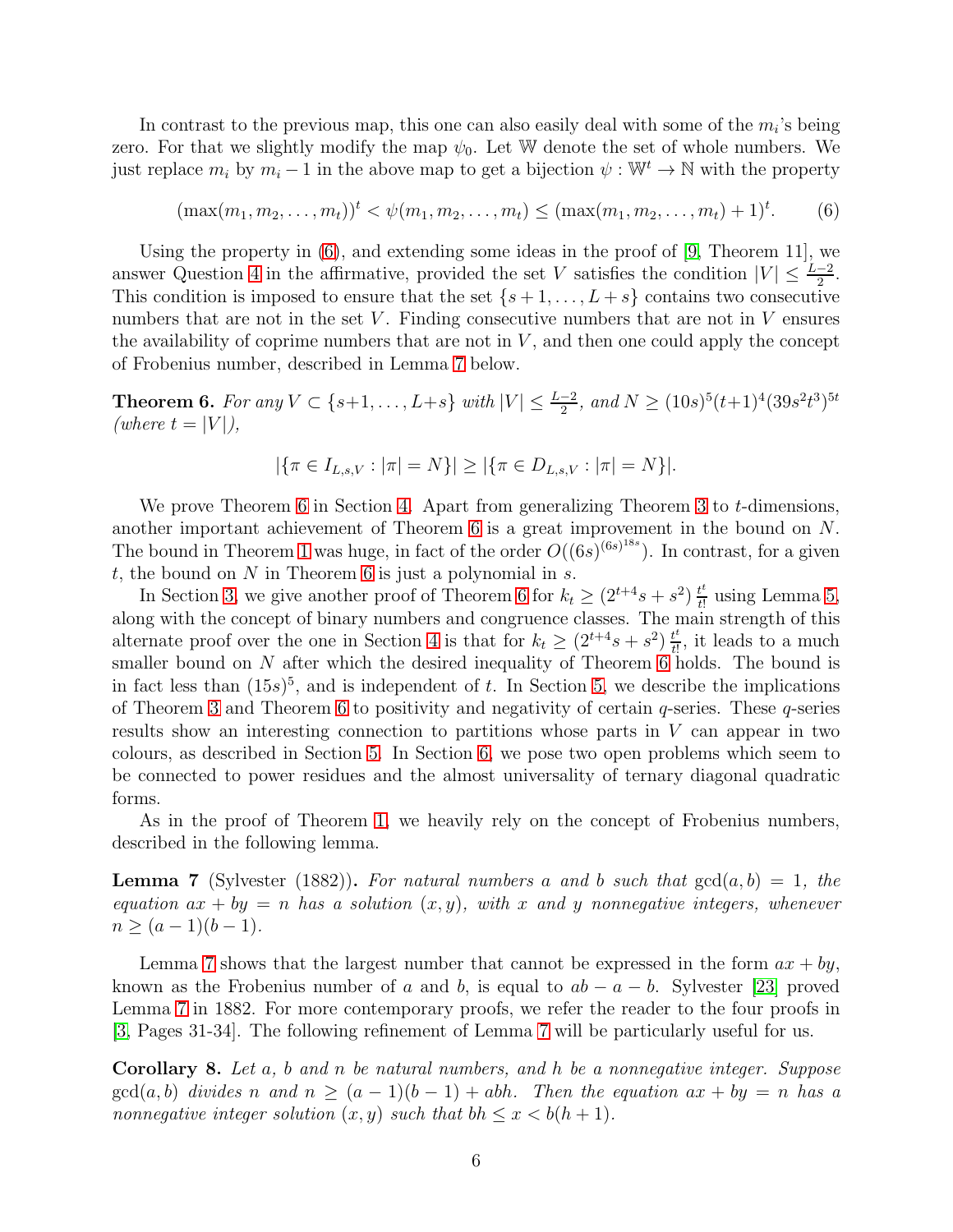*Proof.* Let  $g = \gcd(a, b)$  and  $n' = n - abh$ . Then g divides n', and  $\gcd(\frac{a}{g}, \frac{b}{g})$  $\frac{b}{g}$ ) = 1. Further, from  $n' \ge (a-1)(b-1)$ , it easily follows that

$$
\frac{n'}{g} \ge \left(\frac{a}{g} - 1\right) \left(\frac{b}{g} - 1\right).
$$

Therefore, using Lemma [7,](#page-5-1) the equation

$$
\frac{n'}{g} = \left(\frac{a}{g}\right)x + \left(\frac{b}{g}\right)y
$$

has a nonnegative integer solution  $(x, y)$ . Clearing denominators of the above equation, we get a nonnegative integer solution  $(x, y)$  for the equation  $n' = ax + by$ . In fact, we can choose a solution  $(x_0, y_0)$  with  $0 \le x_0 < b$ , because if  $(x, y)$  is a solution to  $ax + by = n'$ , then for any  $l \in \mathbb{N}$ ,  $(x - lb, y + la)$  is also a solution. Finally, since  $n = n' + abh$ ,  $(x_0 + bh, y_0)$  is a solution to  $ax + by = n$  satisfying  $bh \le x_0 + bh < b(h + 1)$ .  $\Box$ 

### <span id="page-6-0"></span>2 Proof of Theorem [3](#page-1-2)

*Proof.* Since V is not a singleton set, it has at least 2 elements, say  $k_1$  and  $k_2$ , with  $k_1 > k_2$ . We denote  $gcd(k_1, k_2)$  by d. For  $N \geq 2(L+s)^7 + (L+s)^5$ , we construct an injective map

$$
\phi: \{\pi \in I_{L,s,V}: |\pi| = N\} \to \{\pi \in D_{L,s}: |\pi| = N\}.
$$

Let  $\pi = (s^{f_s}, \ldots, k_2^0, \ldots, k_1^0, \ldots, (L + s)^{f_{L+s}})$ . We denote  $f_s$  by f. Note that  $f \geq 1$ . We make two cases based on whether  $f \geq k_1^3$  or not. Each case will have two further subcases. To prove that the map  $\phi$  is injective, we ensure that  $\phi(\pi)$  has different frequencies of  $k_2$  in different cases, as described in Table [1,](#page-6-1) and then prove that  $\phi$  is injective within each case.

| Case | Possible frequencies of $k_2$                           |
|------|---------------------------------------------------------|
| 1(a) | $\{0, 1, \ldots, k_1 - 1\}$                             |
| 1(b) | $\{k_1, k_1+1, \ldots, dk_1-1\}$                        |
| 2(a) | $\{dk_1, dk_1 + 1, \ldots, dk_1 + k_1^4 - 1\}$          |
| 2(b) | ${dk_1 + k_1^4, dk_1 + k_1^4 + 1, , dk_1 + 2k_1^4 - 1}$ |

<span id="page-6-1"></span>Table 1: The possible frequencies of  $k_2$  in  $\phi(\pi)$  in different cases

Case 1: Suppose  $f > k_1^3$ . Let  $\alpha_f$  denote the remainder when  $sf$  is divided by d. Note that  $0 \leq \alpha_f < d$ . We consider two further subcases based on whether  $\alpha_f = 0$  or not.

Case 1(a): Suppose  $\alpha_f = 0$ . Then d divides sf. Since  $f > k_1^3$ , by Corollary [8,](#page-5-3) the equation

<span id="page-6-2"></span>
$$
sf = k_2x_f + k_1y_f \tag{7}
$$

has a nonnegative integer solution  $(x_f, y_f)$  satisfying

$$
0 \le x_f < k_1.
$$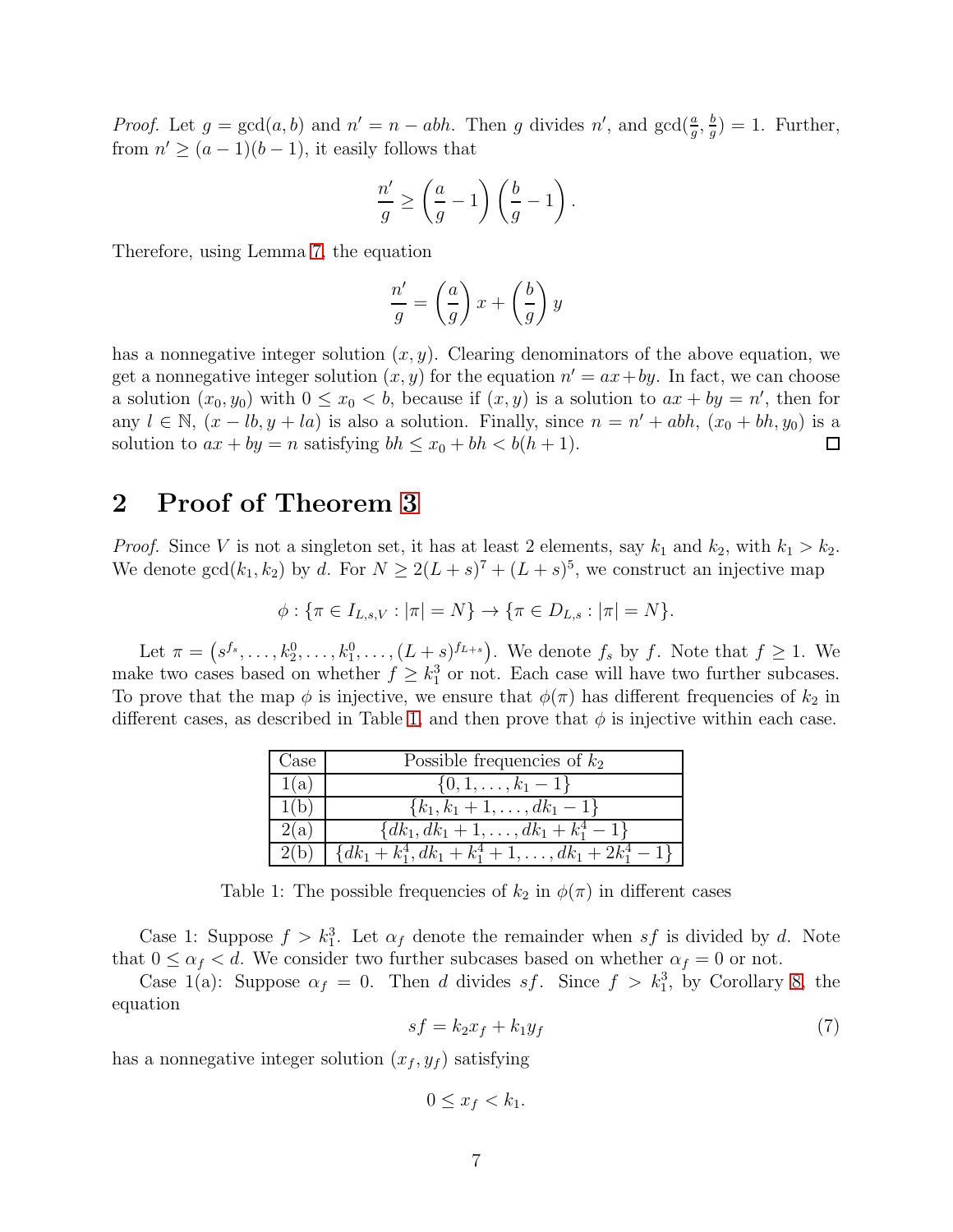For every f, fix such a solution  $(x_f, y_f)$ . Then, define the map  $\phi$  as follows:

 $\phi(\pi) = \left(s^0, (s+1)^{f_{s+1}}, \ldots, k_2^{x_f}, \ldots, k_1^{y_f}, \ldots, (L+s)^{f_{L+s}}\right).$ 

Note that from  $\phi(\pi)$ , we can recover the values of  $x_f$  and  $y_f$ , and then using the defining equation [\(7\)](#page-6-2), we can recover f, proving that the map  $\phi$  is injective within Case 1(a).

Case 1(b): Suppose  $0 < \alpha_f < d$ . Since d divides  $k_1$  and  $k_2$ , d also divides  $k_1 - k_2$ . In particular,  $d \leq k_1 - k_2$ . Therefore,

$$
k_2 < k_2 + \alpha_f < k_1.
$$

Using  $f > k_1^3$ , it is easy to verify that

$$
sf - (k_2 + \alpha_f) \ge (k_1 - 1)(k_2 - 1) + k_1 k_2 \alpha_f.
$$

Further,  $sf - (k_2 + \alpha_f)$  is divisible by d. Thus, by Corollary [8,](#page-5-3) it follows that the equation

<span id="page-7-0"></span>
$$
sf - (k_2 + \alpha_f) = k_2 x_f + k_1 y_f \tag{8}
$$

has a nonnegative integer solution  $(x_f, y_f)$  satisfying

$$
\alpha_f k_1 \le x_f < (\alpha_f + 1)k_1.
$$

For every f, fix such a solution  $(x_f, y_f)$ . Then, define the map  $\phi$  as follows:

$$
\phi(\pi) = \left(s^0, (s+1)^{f_{s+1}}, \ldots, k_2^{x_f}, \ldots, (k_2+\alpha_f)^{f_{k_2+\alpha_f}+1}, \ldots, k_1^{y_f}, \ldots, (L+s)^{f_{L+s}}\right).
$$

From  $\phi(\pi)$ , we can recover the values of  $x_f$  and  $y_f$ . Then, we can find  $\alpha_f$  using the property

$$
\alpha_f = \left\lfloor \frac{x_f}{k_1} \right\rfloor.
$$

Finally, using the values of  $x_f$ ,  $y_f$  and  $\alpha_f$  in [\(8\)](#page-7-0), we can get the value of f, proving that the map  $\phi$  is injective within Case 1(b).

Case 2: Suppose  $1 \le f \le k_1^3$ . Since  $N \ge 2(L+s)^7 + (L+s)^5$  is large enough, there exists some  $s + 1 \leq i \leq L + s$  such that

<span id="page-7-1"></span>
$$
f_i \ge 2k_1^5 + k_1^3. \tag{9}
$$

Let  $i_0$  be the least such number. Note that the above bound on N is not sharp for the inequality [\(9\)](#page-7-1) to hold but it has been stated this way to avoid messier terms. Let  $\sigma_{f,i_0}$ denote the quantity  $sf + i_0(2k_1^5 + k_1^3)$ , and  $\beta_{f,i_0}$  be the remainder when  $\sigma_{f,i_0}$  is divided by d. Note that  $0 \leq \beta_{f,i_0} < d$ . We consider two further subcases based on whether  $\beta_{f,i_0} = 0$  or not.

Case 2(a): Suppose  $\beta_{f,i_0} = 0$ . Then d divides  $\sigma_{f,i_0}$ . By Corollary [8,](#page-5-3) an easy calculation shows that the equation

<span id="page-7-2"></span>
$$
sf + i_0 \left(2k_1^5 + k_1^3\right) = k_2 x_{f,i_0} + k_1 y_{f,i_0} \tag{10}
$$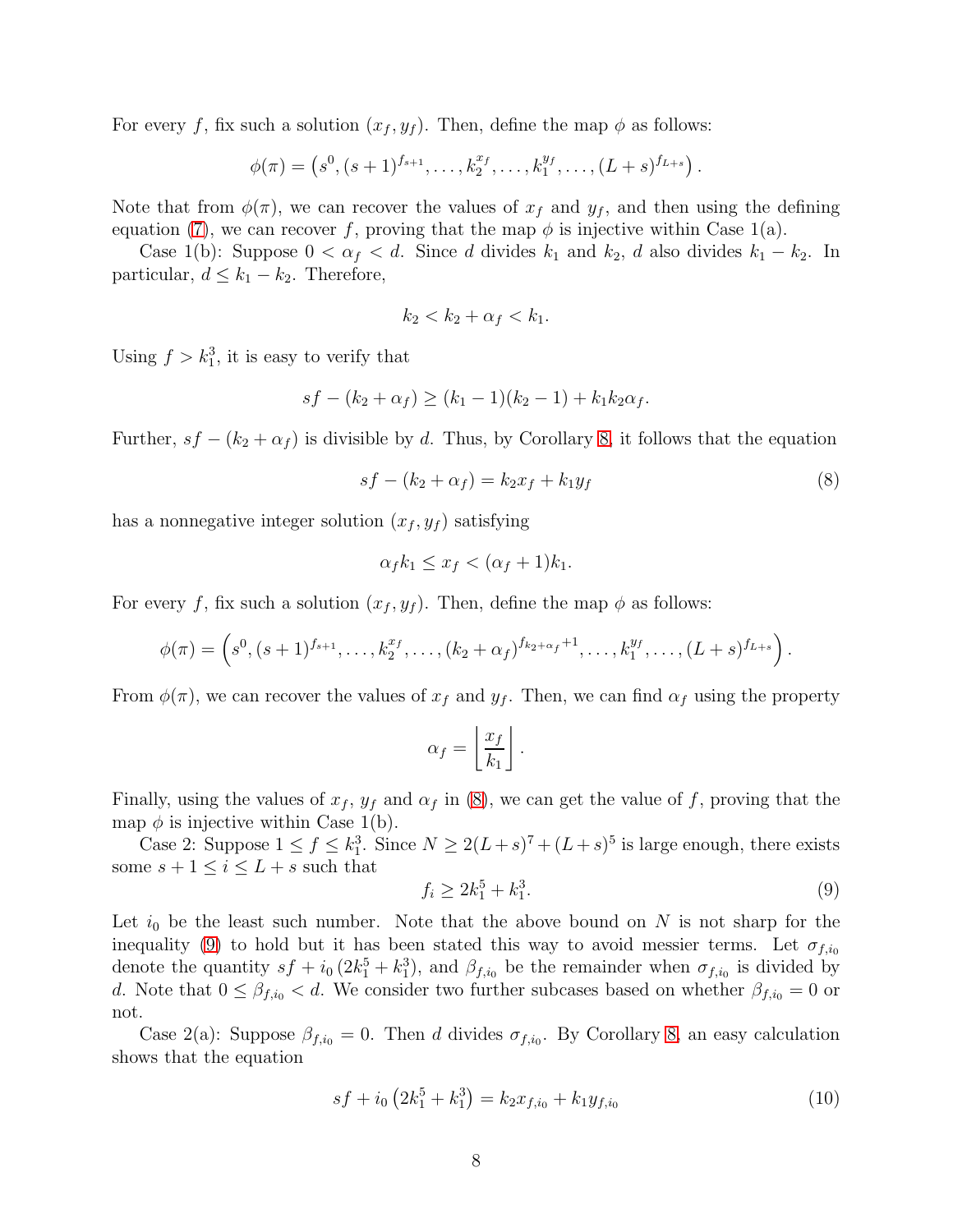has a nonnegative integer solution  $(x_{f,i_0}, y_{f,i_0})$  satisfying

$$
k_1(d+f-1) \le x_{f,i_0} < k_1(d+f).
$$

For every f and  $i_0$ , fix such a solution  $(x_{f,i_0}, y_{f,i_0})$ . Then, define the map  $\phi$  as follows:

$$
\phi(\pi) = \left(s^0, (s+1)^{f_{s+1}}, \ldots, k_2^{x_{f,i_0}}, \ldots, k_1^{y_{f,i_0}}, \ldots, i_0^{f_{i_0}-(2k_1^5+k_1^3)}, \ldots, (L+s)^{f_{L+s}}\right),
$$

where it is understood that the part  $i_0$  is not precisely placed (it may, for example, be the case that  $i_0 < k_2$ ). From  $\phi(\pi)$ , we can recover the values of  $x_{f,i_0}$  and  $y_{f,i_0}$ . Then, we can find f using the property

$$
d+f-1=\left\lfloor\frac{x_{f,i_0}}{k_1}\right\rfloor.
$$

Finally, using the values of  $x_{f,i_0}$ ,  $y_{f,i_0}$  and f in [\(10\)](#page-7-2), we can get the value of  $i_0$ , proving that the map  $\phi$  is injective within Case 2(a).

Case 2(b): Suppose  $0 < \beta_{f,i_0} < d$ . Note that

$$
k_2 < k_2 + \beta_{f,i_0} < k_1.
$$

Since  $sf - (k_2 + \beta_{f,i_0})$  is divisible by d, by Corollary [8,](#page-5-3) an easy calculation shows that the equation

<span id="page-8-0"></span>
$$
sf + i_0 (2k_1^5 + k_1^3) - (k_2 + \beta_{f,i_0}) = k_2 x_{f,i_0} + k_1 y_{f,i_0}
$$
\n(11)

has a nonnegative integer solution  $(x_{f,i_0}, y_{f,i_0})$  satisfying

$$
k_1(d + k_1^3 + f - 1) \le x_{f,i_0} < k_1(d + k_1^3 + f).
$$

For every f and  $i_0$ , fix such a solution  $(x_{f,i_0}, y_{f,i_0})$ . Then, define the map  $\phi$  as follows:

$$
\phi(\pi) = \left(s^0, (s+1)^{f_{s+1}}, \ldots, k_2^{x_{f,i_0}}, \ldots, k_1^{y_{f,i_0}}, \ldots, i_0^{f_{i_0}-(2k_1^5+k_1^3)}, \ldots, (L+s)^{f_{L+s}}\right),
$$

where it is understood that the part  $i_0$  is not precisely placed. From  $\phi(\pi)$ , we can recover the values of  $x_{f,i_0}$  and  $y_{f,i_0}$ . Then, we can find f using the property

$$
d + k_1^3 + f - 1 = \left\lfloor \frac{x_{f,i_0}}{k_1} \right\rfloor.
$$

Further, using the values of  $x_{f,i_0}$ ,  $y_{f,i_0}$  and f in [\(11\)](#page-8-0), we get the value of  $i_0(2k_1^5 + k_1^3) - (k_2 + k_2^3)$  $\beta_{f,i_0}$ ). Since  $k_2 + \beta_{f,i_0} < k_1 < 2k_1^5 + k_1^3$ , we get

$$
i_0 - 1 = \left\lfloor \frac{k_2 x_{f,i_0} + k_1 y_{f,i_0} - s f}{2k_1^5 + k_1^3} \right\rfloor,
$$

giving the value of  $i_0$ . For given f and  $i_0$ , we already know the value of  $\beta_{f,i_0}$ , proving that the map  $\phi$  is injective within Case 2(b).

For the overall injectivity, note that in different cases, the frequency of  $k_2$  in  $\phi(\pi)$  is different, as described in Table [1.](#page-6-1) 口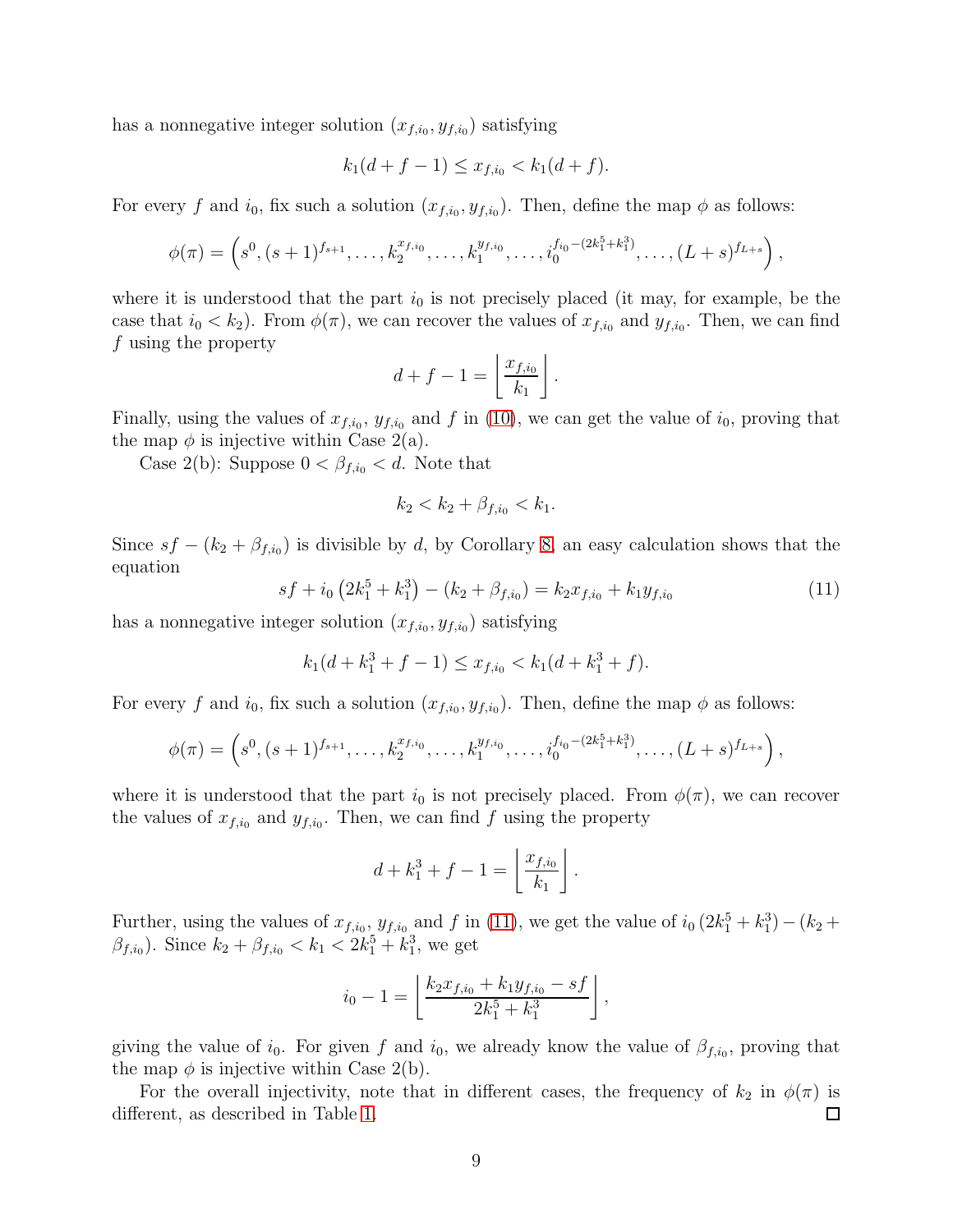### <span id="page-9-0"></span>3 Proof of Theorem [6](#page-5-2)

We crucially use the bijection  $\psi$  described in Section [1,](#page-0-0) and its important property described in [\(6\)](#page-5-0). For brevity of notation, we often denote  $\psi(m_1, m_2, \ldots, m_t)$  by  $\psi$ . Thus, in this notation, the value of  $\psi$  determines the values of  $m_1, m_2, \ldots$ , and  $m_t$ . We will require the following lemma in the proof of Theorem [6.](#page-5-2)

<span id="page-9-1"></span>**Lemma 9.** Suppose h, s and t be natural numbers with  $h \geq 2st^2$ . Then,

$$
\left(1+\frac{1}{h}\right)^t \le 1+\frac{1}{2s}.
$$

*Proof.* Since  $h \geq 2st^2$ , we have

$$
\left(1+\frac{1}{h}\right)^t \le \left(1+\frac{1}{2st^2}\right)^t.
$$

Let  $f(t) := \left(1 + \frac{1}{2st^2}\right)^t$  be viewed as a function of t. Then  $f(1) = 1 + \frac{1}{2s}$ , and it is easy to verify that for any  $s \geq 1$  and  $t \geq 1$ , f is a decreasing function of t. Therefore, whenever  $s \geq 1$  and  $t \geq 1$ ,

$$
f(t) = \left(1 + \frac{1}{2st^2}\right)^t \le 1 + \frac{1}{2s},
$$

as required.

Next, we prove Theorem [6.](#page-5-2) For natural numbers  $s$  and  $t$ , define

$$
F(s,t) := 156s^2(t+1)^2(39s^2t^3)^t.
$$

*Proof of Theorem [6.](#page-5-2)* For  $N \ge (10s)^5(t+1)^4(39s^2t^3)^{5t}$ , we construct an injective map

$$
\eta: \{\pi \in D_{L,s,V}: |\pi| = N\} \to \{\pi \in I_{L,s,V}: |\pi| = N\}.
$$

Since  $L \ge 2t + 2$ , the members of each pair in  $H = \{(s + 2u + 1, s + 2u + 2) : 0 \le u \le t\}$ lie in the set  $\{s+1,\ldots,L+s\}$ . Further, since  $|H|=t+1>t=|V|$ , by the pigeonhole principle, at least one of the pairs  $(s+2u+1, s+2u+2)$  has no member in V. Let  $u_0$  be the least such number. To define the map  $\eta$ , we consider several cases. To prove that the map  $\eta$  is injective, we ensure that for a partition  $\pi \in D_{L,s,V}, \eta(\pi)$  has different frequencies of s in different cases, and then prove that  $\eta$  is injective within each case. Define the following subsets of N.

$$
V_1 := \left\{ n \in \mathbb{N} : n \mod (39s^2t^3)^t \in \left\{ 1, 2, \ldots, (39s^2t^3)^t - (12st^3)^t \right\} \right\},
$$
  
\n
$$
V_2 := \left\{ (39s^2t^3)^t - \psi : 0 \le \psi < (12st^3)^t \right\},
$$
  
\n
$$
V_3 := \left\{ 2(39s^2t^3)^t - \psi : 0 \le \psi < (12st^3)^t \right\},
$$
  
\n
$$
V_4 := \left\{ 3(39s^2t^3)^t - \psi : 0 \le \psi < (12st^3)^t \right\},
$$
  
\n
$$
V_5 := \left\{ 4(39s^2t^3)^t - \psi : 0 \le \psi < (12st^3)^t \right\},
$$
  
\n
$$
V_6 := \left\{ 5(39s^2t^3)^t - \psi : 0 \le \psi < (12st^3)^t \right\},
$$
  
\n
$$
V_7 := \left\{ 6(39s^2t^3)^t - \psi : 0 \le \psi < (12st^3)^t \right\},
$$
  
\n
$$
V_8 := \left\{ 7h_0(39s^2t^3)^t - \psi : 0 \le \psi < (12st^3)^t, h_0 \ge s + 1 \right\}.
$$

 $\Box$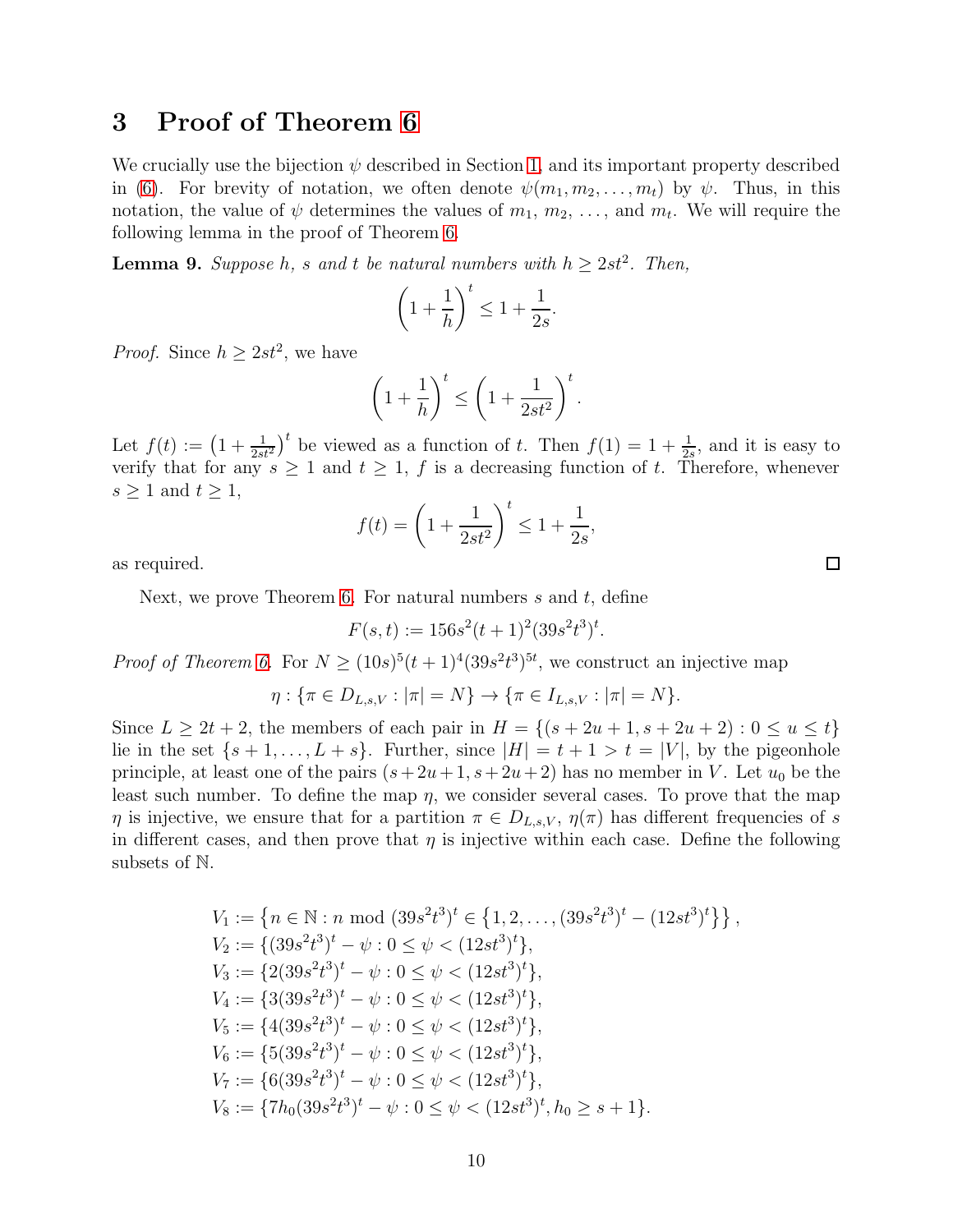| $\text{Case}$    | The set $V_i$ containing possible frequencies of s |
|------------------|----------------------------------------------------|
|                  |                                                    |
| 2(a)             | $V_8$                                              |
|                  | $\,V_2$                                            |
|                  | $V_3$                                              |
| 2(b)(iii)(A)     |                                                    |
| $(iii)$ (B       | $V_{\rm 5}$                                        |
| (iii)(C)         | $V_{6}$                                            |
| $\overline{iii}$ |                                                    |

It is easy to verify that all the above sets are disjoint. We ensure that in the various cases, the frequency of s in  $\eta(\pi)$  lies in one of these sets  $V_i$ , as described in Table [2.](#page-10-0)

<span id="page-10-0"></span>Table 2: The sets  $V_i$  which contain the possible frequencies of s in  $\eta(\pi)$  in different cases Case 1: Suppose  $\psi \geq (12st^3)^t$ . We define the quantity  $j(\psi)$  as follows.

$$
j(\psi) := \left\lfloor \frac{\psi - (12st^3)^t}{(39s^2t^3)^t - (12st^3)^t} \right\rfloor.
$$
 (12)

That is,  $j(\psi)$  is the unique integer satisfying the following equation.

<span id="page-10-4"></span>
$$
((39s^2t^3)^t - (12st^3)^t) j(\psi) + (12st^3)^t \le \psi < ((39s^2t^3)^t - (12st^3)^t) (j(\psi) + 1) + (12st^3)^t. (13)
$$

We claim that the following inequality holds.

<span id="page-10-1"></span>
$$
k_1 m_1^t + k_2 m_2^t + \dots + k_t m_t^t \ge s(\psi + (12st^3)^t(j(\psi) - 1) + 1) + (s + 2u_0)(s + 2u_0 + 1). \tag{14}
$$

To prove [\(14\)](#page-10-1), we begin by noting that

$$
(s+2u_0)(s+2u_0+1) \le (s+2t)(s+2t+1)
$$
  
=  $(s+2t)^2 + (s+2t)$   
 $\le (3st)^2 + (3st)$   
 $\le 12s^2t^2$   
 $\le s(12st^3)^t$ .

Thus, to prove [\(14\)](#page-10-1), it suffices to prove the following inequality.

<span id="page-10-3"></span><span id="page-10-2"></span>
$$
k_1 m_1^t + k_2 m_2^t + \dots + k_t m_t^t - s\psi \ge s(12st^3)^t j(\psi) + s.
$$
 (15)

To prove [\(15\)](#page-10-2), we begin by noting that

$$
k_1 m_1^t + k_2 m_2^t + \dots + k_t m_t^t \ge (s+1)(m_1^t + m_2^t + \dots + m_t^t)
$$
  
 
$$
\ge (s+1)(\max(m_1, m_2, \dots, m_t))^t.
$$
 (16)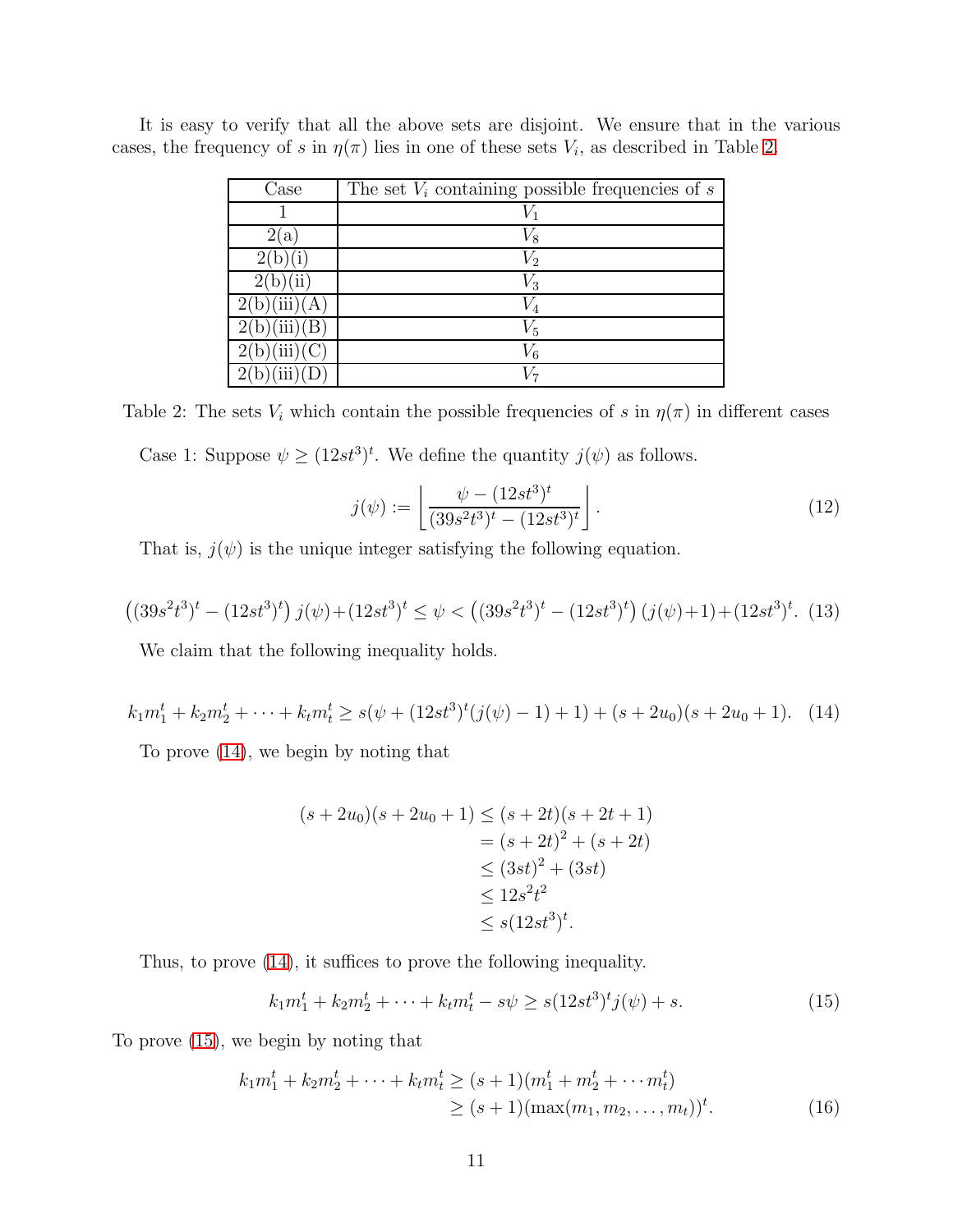From [\(6\)](#page-5-0), it follows that

<span id="page-11-0"></span>
$$
\max(m_1, m_2, \dots, m_t) \ge \psi^{\frac{1}{t}} - 1.
$$
 (17)

Using [\(16\)](#page-10-3), [\(17\)](#page-11-0), Lemma [9](#page-9-1) and the fact that  $\psi^{\frac{1}{t}} \geq 12st^3$ , it follows that

$$
k_1 m_1^t + k_2 m_2^t + \dots + k_t m_t^t - s\psi \ge (s+1) \left(\psi^{\frac{1}{t}} - 1\right)^t - s\psi
$$
  
=  $s \left(\psi^{\frac{1}{t}} - 1\right)^t \left(\left(1 + \frac{1}{s}\right) - \left(1 + \frac{1}{\psi^{\frac{1}{t}} - 1}\right)^t\right)$   
 $\ge \frac{(\psi^{\frac{1}{t}} - 1)^t}{2}.$  (18)

We first prove [\(15\)](#page-10-2) in the case  $j(\psi) = 0$ . Substituting  $j(\psi) = 0$  in (15) and using [\(18\)](#page-11-1), it suffices to prove that

<span id="page-11-2"></span><span id="page-11-1"></span>
$$
\frac{(\psi^{\frac{1}{t}}-1)^t}{2} \ge s
$$

which is true since  $\psi^{\frac{1}{t}} \geq 12st^3$ . Next, we prove [\(15\)](#page-10-2) in the case  $j(\psi) \geq 1$ . In this case, using [\(13\)](#page-10-4), it follows that

$$
\psi^{\frac{1}{t}} \geq (((39s^2t^3)^t - (12st^3)^t) j(\psi))^{\frac{1}{t}} \geq (((39s^2t^3)^t - (12s^2t^3)^t) j(\psi))^{\frac{1}{t}} \geq ((27s^2t^3)^t j(\psi))^{\frac{1}{t}} \geq (27s^2t^3) (j(\psi))^{\frac{1}{t}}.
$$
\n(19)

Then, using [\(19\)](#page-11-2) and  $j(\psi) \geq 1$ , we have

<span id="page-11-3"></span>
$$
\frac{(\psi^{\frac{1}{t}} - 1)^t}{2} \ge \frac{\left((27s^2t^3)(j(\psi))^{\frac{1}{t}} - 1\right)^t}{2}
$$

$$
\ge \frac{(26s^2t^3)^t j(\psi)}{2}
$$

$$
\ge (13s^2t^3)^t j(\psi).
$$
 (20)

Using [\(18\)](#page-11-1) and [\(20\)](#page-11-3), along with  $j(\psi) \geq 1$ , it follows that

$$
k_1 m_1^t + k_2 m_2^t + \dots + k_t m_t^t - s\psi \ge (13s^2 t^3)^t j(\psi)
$$
  
\n
$$
\ge (12s^2 t^3)^t j(\psi) + s
$$
  
\n
$$
\ge s(12st^3)^t j(\psi) + s,
$$

completing the proof of  $(15)$ , and thus also of  $(14)$ . Next, we use  $(14)$  to construct the injective map  $\eta$ . By [\(14\)](#page-10-1) and Lemma [7,](#page-5-1) there exist nonnegative integers x and y such that the following equation holds.

<span id="page-11-4"></span>
$$
k_1m_1^t + k_2m_2^t + \dots + k_t m_t^t = s(\psi + (12st^3)^t(j(\psi) - 1) + 1) + (s + 2u_0 + 1)x + (s + 2u_0 + 2)y. \tag{21}
$$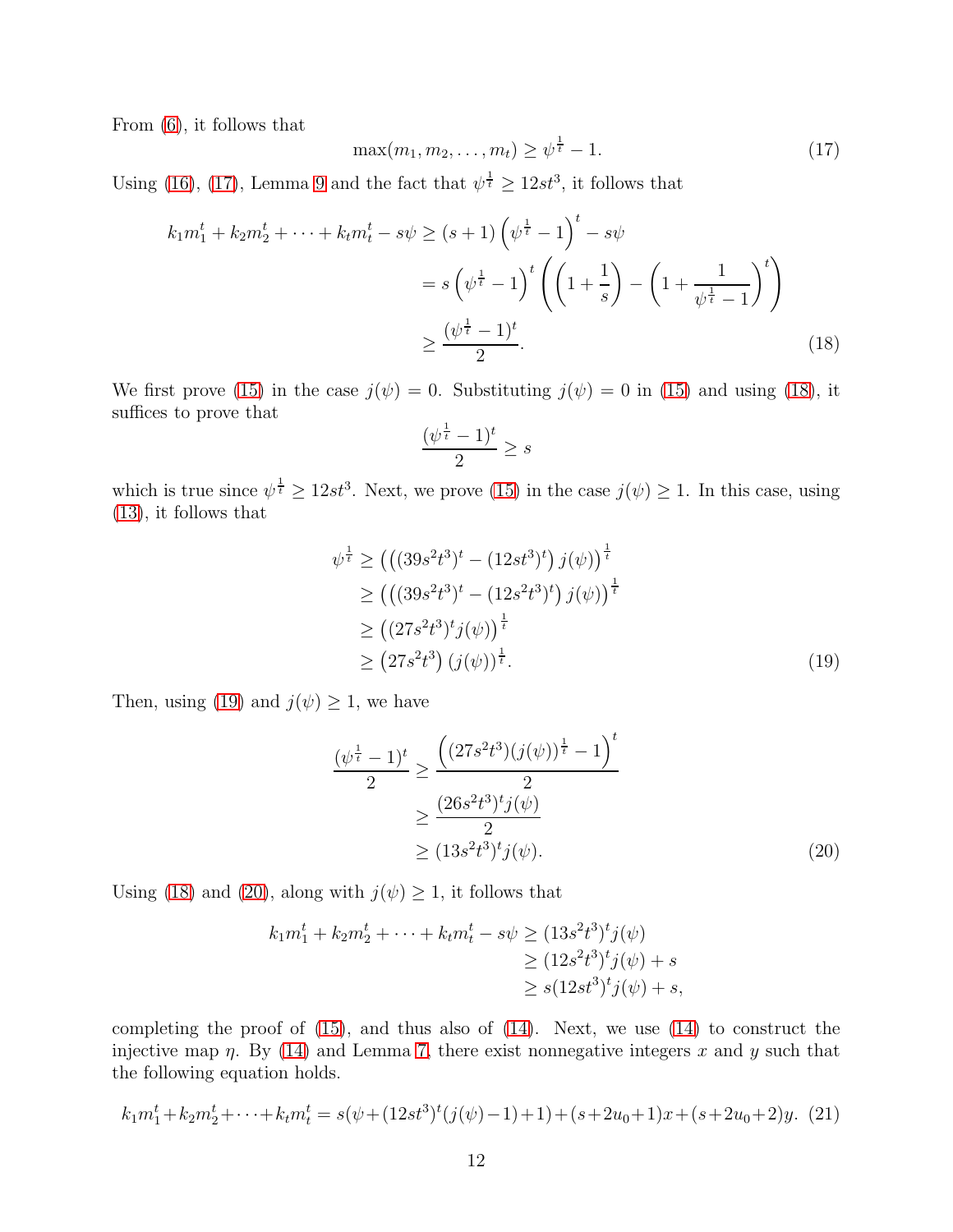For given  $\psi$ , the values of  $m_1, m_2, \ldots, m_t$  are fixed. Then, fix a solution  $(x_{\psi}, y_{\psi})$  to [\(21\)](#page-11-4), and define the map  $\eta$  as

$$
\eta(\pi) = (s^{\psi + (12st^3)^t(j(\psi)-1)+1}, \dots, (s+2u_0+1)^{f_{s+2u_0+1}+x_{\psi}}, (s+2u_0+2)^{f_{s+2u_0+2}+y_{\psi}}, \dots, k_1^0, \dots),
$$

where it is understood that the parts  $s + 2u_0 + 1$  and  $s + 2u_0 + 2$  are not precisely placed (it may, for example, be the case that  $s + 2u_0 + 1 > k_t$ . To see the injectivity of  $\eta$  in this case, note that the frequency of s in  $\eta(\pi)$  determines the value of  $\psi$ , which then fixes the values of  $x_{\psi}$  and  $y_{\psi}$ .

Case 2: Suppose  $\psi < (12st^3)^t$ . We need to consider two subcases.

Case 2(a): Suppose there exists  $h \in \mathbb{N}$  such that  $s + 1 \leq h \leq F(s, t) - 1$  and  $f_h \geq$  $8s(39s^2t^3)^t$ . Let  $h_0$  be the least such number. Then, by Lemma [7,](#page-5-1) there exist nonnegative integers  $x$  and  $y$  such that the following equation holds.

<span id="page-12-0"></span>
$$
k_1m_1^t + k_2m_2^t + \dots + k_t m_t^t + h_0(8s(39s^2t^3)^t) = s(7h_0(39s^2t^3)^t - \psi) + (s + 2u_0 + 1)x + (s + 2u_0 + 2)y.
$$
\n(22)

For given  $\psi$  and  $h_0$ , fix a solution  $(x_{\psi,h_0}, y_{\psi,h_0})$  to [\(22\)](#page-12-0). We define

$$
{}_0\eta(\pi) = (s^{7h_0(39s^2t^3)^t - \psi}, \dots, (s+2u_0+1)^{f_{s+2u_0+1}+x_{\psi,h_0}}, (s+2u_0+2)^{f_{s+2u_0+2}+y_{\psi,h_0}}, \dots, k_0^0, \dots, k_0^{f_{h_0}-8s(39s^2t^3)^t}, \dots).
$$

To see the injectivity of  $\eta$  in this case, note that the frequency of s in  $\eta(\pi)$  determines the values of  $\psi$  and  $h_0$  (since  $\psi < (12st^3)^t$ ), which then fix the values of  $x_{\psi,h_0}$  and  $y_{\psi,h_0}$ .

Case 2(b): Suppose for all  $s + 1 \leq h \leq F(s,t) - 1$ ,  $f_h < 8s(39s^2t^3)^t$ . Since  $N \geq$  $(10s)^5(t+1)^4(39s^2t^3)^{5t}$  is large enough, there exists some  $l \geq F(s,t)$  such that  $f_l > 0$ . Let  $l_0$  be the least such number. For  $1 \leq p \leq t+1$ , define the following numbers.

$$
\alpha_p := 5ps(39s^2t^3)^t + 1
$$
  
\n
$$
\beta_p := 5ps(39s^2t^3)^t + 2
$$
  
\n
$$
\gamma_p := 10ps(39s^2t^3)^t - 1
$$
  
\n
$$
\delta_p := 15ps(39s^2t^3)^t - 2.
$$

Since  $|V| = t$ , at least one of the tuples  $(\alpha_p, \beta_p, \gamma_p, \delta_p)$  (as p varies from 1 to  $t+1$ ) contains no members of V. Let  $p_0$  be the least such value of p. Thus,  $\alpha_{p_0}, \beta_{p_0}, \gamma_{p_0}$  and  $\delta_{p_0}$  are not members of  $V$ .

Case 2(b)(i): Suppose  $f_{\alpha_{p_0}} \geq 1$  and  $f_{\gamma_{p_0}} \geq 1$ . By Lemma [7,](#page-5-1) there exist nonnegative integers  $x$  and  $y$  such that the following equation holds.

<span id="page-12-1"></span>
$$
15p_0s(39s^2t^3)^t + k_1m_1^t + k_2m_2^t + \dots + k_t m_t^t = s((39s^2t^3)^t - \psi) + (s+2u_0+1)x + (s+2u_0+2)y. \tag{23}
$$

For given  $\psi$ , fix a solution  $(x_{\psi}, y_{\psi})$  to [\(23\)](#page-12-1). We define

$$
\eta(\pi) = (s^{(39s^2t^3)^t - \psi}, \dots, (s+2u_0+1)^{f_{s+2u_0+1}+x_{\psi}}, (s+2u_0+2)^{f_{s+2u_0+2}+y_{\psi}}, \dots, k_1^0, \dots, \alpha^{f_{\alpha p_0-1}}, \dots, \gamma^{f_{\gamma p_0-1}}, \dots).
$$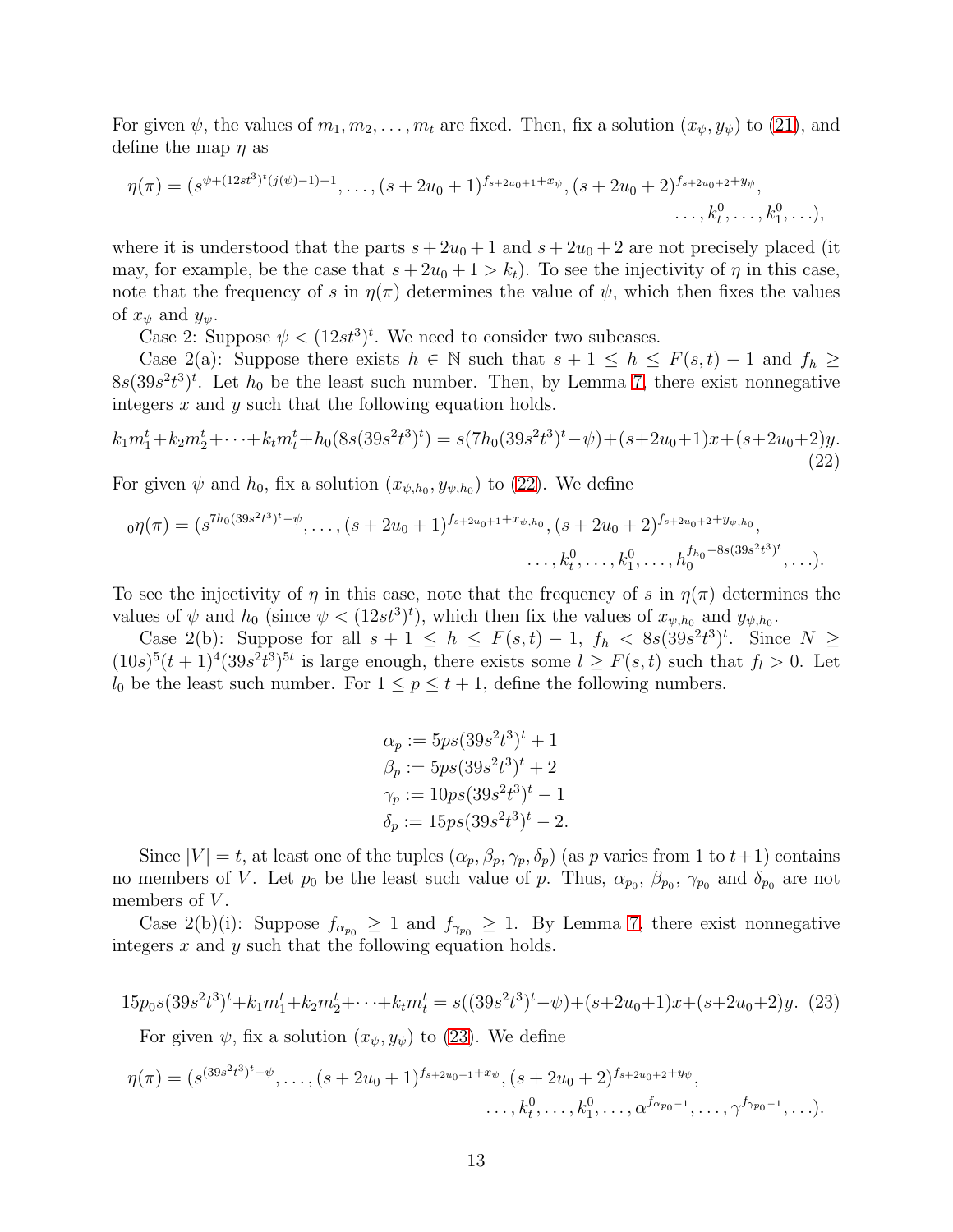To see the injectivity of  $\eta$  in this case, note that the frequency of s in  $\eta(\pi)$  determines the value of  $\psi$ , which then fixes the values of  $x_{\psi}$  and  $y_{\psi}$ .

Case 2(b)(ii): Suppose  $f_{\alpha_{p_0}} = 0$  or  $f_{\gamma_{p_0}} = 0$ . Further, suppose  $f_{\beta_{p_0}} \ge 1$  and  $f_{\delta_{p_0}} \ge 1$ . By Lemma [7,](#page-5-1) there exist nonnegative integers  $x$  and  $y$  such that the following equation holds.

<span id="page-13-0"></span>
$$
20p_0s(39s^2t^3)^t + k_1m_1^t + k_2m_2^t + \dots + k_tm_t^t = s(2(39s^2t^3)^t - \psi) + (s + 2u_0 + 1)x + (s + 2u_0 + 2)y.
$$
\n
$$
(24)
$$

For given  $\psi$ , fix a solution  $(x_{\psi}, y_{\psi})$  to [\(24\)](#page-13-0). We define

$$
\eta(\pi) = (s^{2(39s^2t^3)^t - \psi}, \dots, (s+2u_0+1)^{f_{s+2u_0+1}+x_{\psi}}, (s+2u_0+2)^{f_{s+2u_0+2}+y_{\psi}}, \dots, k_1^0, \dots, \beta^{f_{\beta p_0-1}}, \dots, \delta^{f_{\delta p_0-1}}, \dots).
$$

To see the injectivity of  $\eta$  in this case, note that the frequency of s in  $\eta(\pi)$  determines the value of  $\psi$ , which then fixes the values of  $x_{\psi}$  and  $y_{\psi}$ .

Case 2(b)(iii): Suppose  $f_{\alpha_{p_0}} = 0$  or  $f_{\gamma_{p_0}} = 0$ , and  $f_{\beta_{p_0}} = 0$  or  $f_{\delta_{p_0}} = 0$ . Then at least one of the following statements is true.

- $T_1$ :  $f_{\alpha_{p_0}} = 0$  and  $f_{\beta_{p_0}} = 0$ ;
- $T_2$ :  $f_{\alpha_{p_0}} = 0$  and  $f_{\delta_{p_0}} = 0$ ;
- $T_3$ :  $f_{\gamma_{p_0}} = 0$  and  $f_{\beta_{p_0}} = 0$ ;
- $T_4$ :  $f_{\gamma_{p_0}} = 0$  and  $f_{\delta_{p_0}} = 0$ .

Then, we have the following cases given below. Note that from the definition of the numbers  $\alpha_p$ ,  $\beta_p$ ,  $\gamma_p$  and  $\delta_p$ , it is easy to verify that  $gcd(\alpha_p, \beta_p) = gcd(\alpha_p, \delta_p) = gcd(\beta_p, \gamma_p)$  $gcd(\beta_p, \delta_p) = 1.$ 

Case 2(b)(iii)(A): Suppose  $T_1$  is true. Since  $l_0 \geq F(s,t)$  is large enough, by Lemma [7,](#page-5-1) there exist nonnegative integers x and y such that the following equation holds.

<span id="page-13-1"></span>
$$
l_0 + k_1 m_1^t + k_2 m_2^t + \dots + k_t m_t^t = s(3(39s^2t^3)^t - \psi) + \alpha_{p_0} x + \beta_{p_0} y.
$$
 (25)

For given  $\psi$ , fix a solution  $(x_{\psi, l_0}, y_{\psi, l_0})$  to [\(25\)](#page-13-1). We define

$$
\eta(\pi) = (s^{3(39s^2t^3)^t - \psi}, \dots, k_t^0, \dots, k_1^0, \dots, \alpha_{p_0}^{x_{\psi, l_0}}, \beta_{p_0}^{y_{\psi, l_0}}, \dots, l_0^{f_{l_0}-1}, \dots).
$$

We describe the injectivity of the map  $\eta$  in this subcase in detail. For the other subcases, the proof is similar, and will be skipped. The frequency of s in  $\eta(\pi)$  determines the value of  $\psi$ . Further, the frequencies of  $\alpha_{p_0}$  and  $\beta_{p_0}$  in  $\eta(\pi)$  determine the values of  $x_{\psi, l_0}$  and  $y_{\psi, l_0}$ . Then, one can find the value of  $l_0$  using [\(25\)](#page-13-1), proving the required injectivity.

Case 2(b)(iii)(B): Suppose  $T_1$  is false and  $T_2$  is true. Since  $l_0 \geq F(s,t)$  is large enough, by Lemma [7,](#page-5-1) there exist nonnegative integers  $x$  and  $y$  such that the following equation holds.

<span id="page-13-2"></span>
$$
l_0 + k_1 m_1^t + k_2 m_2^t + \dots + k_t m_t^t = s(4(39s^2t^3)^t - \psi) + \alpha_{p_0} x + \delta_{p_0} y.
$$
 (26)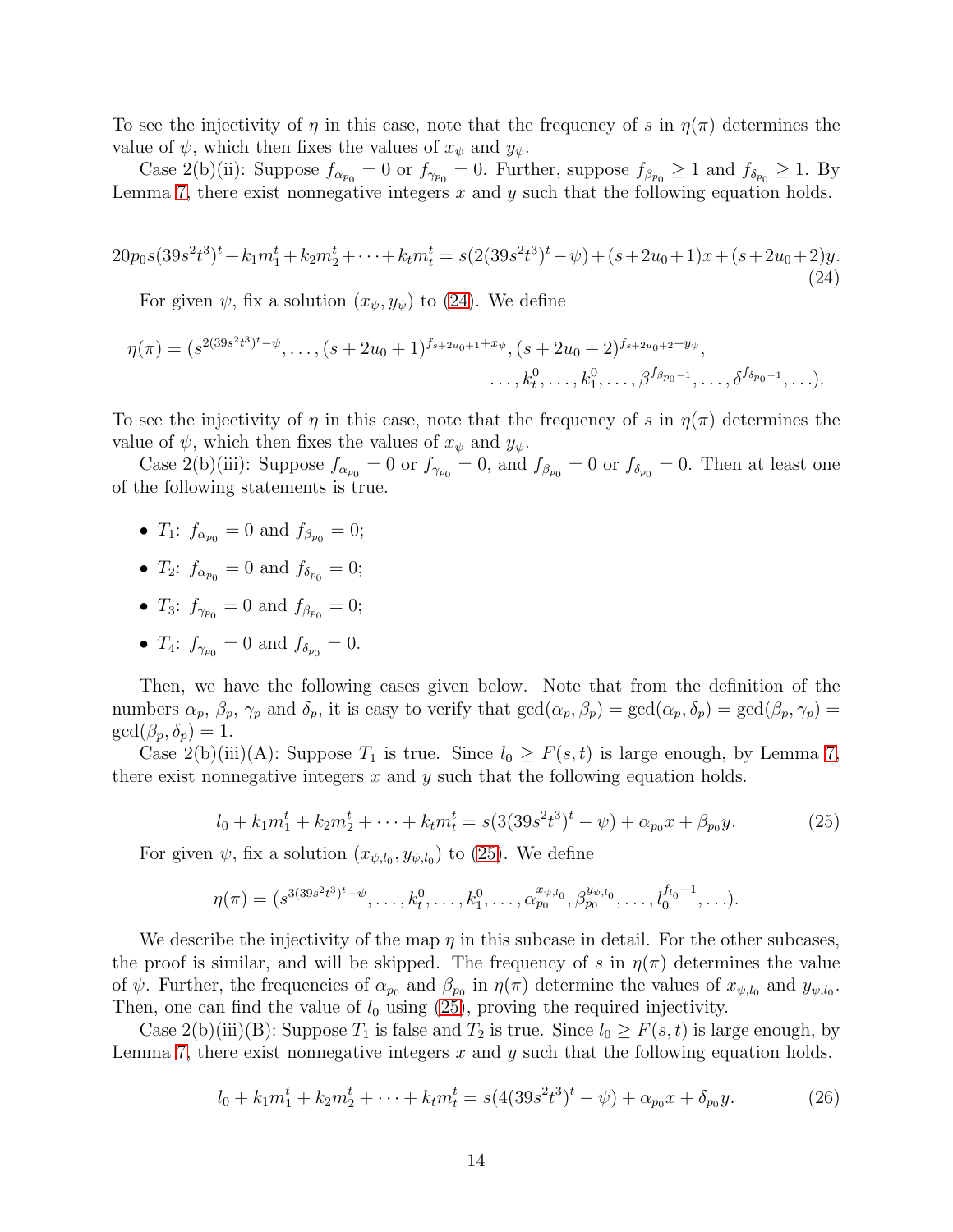For given  $\psi$  and  $l_0$ , fix a solution  $(x_{\psi,l_0}, y_{\psi,l_0})$  to [\(26\)](#page-13-2). We define

$$
\eta(\pi)=(s^{4(39s^2t^3)^t-\psi},\ldots,k_t^0,\ldots,k_1^0,\ldots,\alpha_{p_0}^{x_{\psi,l_0}},\ldots,\delta_{p_0}^{y_{\psi,l_0}},\ldots,l_0^{f_{l_0}-1},\ldots).
$$

Case 2(b)(iii)(C): Suppose  $T_1$  and  $T_2$  are false, and  $T_3$  is true. Since  $l_0 \geq F(s,t)$  is large enough, by Lemma [7,](#page-5-1) there exist nonnegative integers  $x$  and  $y$  such that the following equation holds.

<span id="page-14-1"></span>
$$
l_0 + k_1 m_1^t + k_2 m_2^t + \dots + k_t m_t^t = s(5(39s^2t^3)^t - \psi) + \gamma_{p_0} x + \beta_{p_0} y. \tag{27}
$$

For given  $\psi$ , fix a solution  $(x_{\psi,l_0}, y_{\psi,l_0})$  to [\(27\)](#page-14-1). We define

$$
\eta(\pi) = (s^{5(39s^2t^3)^t - \psi}, \dots, k_t^0, \dots, k_1^0, \dots, \beta_{p_0}^{y_{\psi, l_0}}, \dots, \gamma_{p_0}^{x_{\psi, l_0}}, \dots, l_0^{f_{l_0}-1}, \dots).
$$

Case 2(b)(iii)(D): Suppose  $T_1$ ,  $T_2$  and  $T_3$  are false, and  $T_4$  is true. Since  $l_0 \geq F(s,t)$  is large enough, by Lemma [7,](#page-5-1) there exist nonnegative integers  $x$  and  $y$  such that the following equation holds.

<span id="page-14-2"></span>
$$
l_0 + k_1 m_1^t + k_2 m_2^t + \dots + k_t m_t^t = s(6(39s^2t^3)^t - \psi) + \gamma_{p_0} x + \delta_{p_0} y. \tag{28}
$$

 $\Box$ 

For given  $\psi$ , fix a solution  $(x_{\psi,l_0}, y_{\psi,l_0})$  to [\(28\)](#page-14-2). We define

$$
\eta(\pi) = (s^{6(39s^2t^3)^t - \psi}, \dots, k_t^0, \dots, k_1^0, \dots, \gamma_{p_0}^{x_{\psi, l_0}}, \dots, \delta_{p_0}^{y_{\psi, l_0}}, \dots, l_0^{f_{l_0}-1}, \dots).
$$

## <span id="page-14-0"></span>4 An alternate proof of Theorem [6](#page-5-2) for large  $k_t$

Lemma [5](#page-4-0) and some of its proof ideas were suggested to the third author in a discussion in [\[16,](#page-21-6) [17\]](#page-21-7). However, we provide a detailed proof for the sake of completeness.

*Proof of Lemma [5.](#page-4-0)* Consider the function  $f : \mathbb{R}^+ \to \mathbb{R}^+$  given by  $f(x) = x^t$ . Note that  $f(x)$ is convex as  $f''(x) \geq 0$  for all  $x \in \mathbb{R}^+$ . Then by the finite form of Jensen's inequality, we have

$$
f\left(\frac{m_1}{t} + \frac{m_2}{t} + \dots + \frac{m_t}{t}\right) \le \frac{f(m_1) + f(m_2) + \dots + f(m_t)}{t}.
$$

Substituting the expression for  $f$ , we get

<span id="page-14-4"></span>
$$
\frac{(m_1 + m_2 + \dots + m_t)^t}{t^t} \le \frac{m_1^t + m_2^t + \dots + m_t^t}{t}.
$$
\n(29)

On the other hand, it is clear that

<span id="page-14-3"></span>
$$
\binom{m_1 + m_2 + \dots + m_t}{t} \le \frac{(m_1 + m_2 + \dots + m_t)^t}{t!}.
$$
 (30)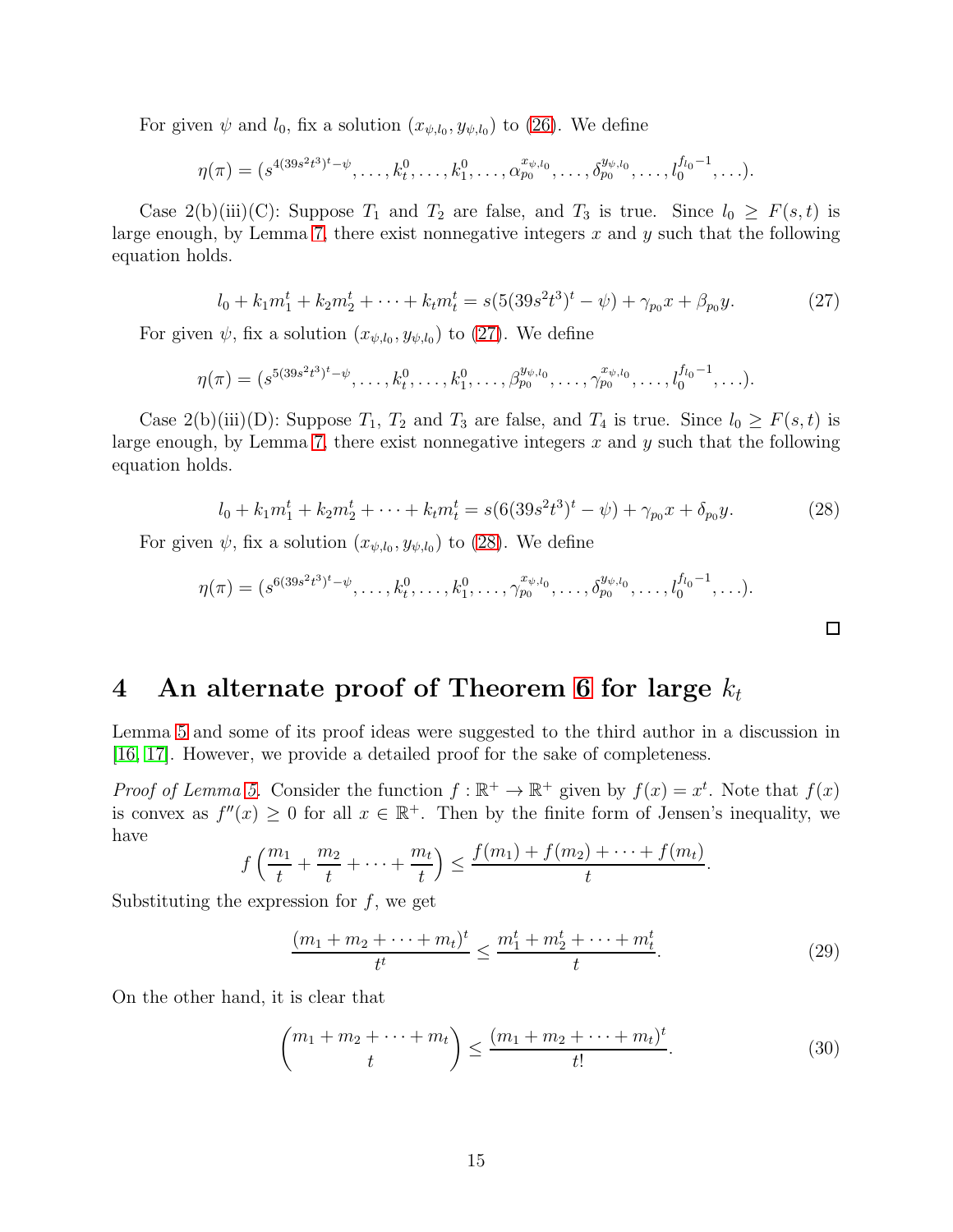Further, using Pascal's formula, we have

$$
\begin{pmatrix} m_1 + m_2 + \dots + m_t \\ t \end{pmatrix} = \begin{pmatrix} m_1 + m_2 + \dots + m_t - 1 \\ t - 1 \end{pmatrix} + \begin{pmatrix} m_1 + m_2 + \dots + m_t - 1 \\ t \end{pmatrix}
$$
  
\n
$$
\geq \begin{pmatrix} m_1 + m_2 + \dots + m_t - 1 \\ t - 1 \end{pmatrix}
$$
  
\n
$$
\geq \begin{pmatrix} m_1 + m_2 + \dots + m_{t-1} \\ t - 1 \end{pmatrix}.
$$
 (31)

Repeating the above procedure, it follows that

<span id="page-15-0"></span>
$$
\binom{m_1 + m_2 + \dots + m_t}{t} \ge \binom{m_1 + m_2 + \dots + m_{t-1}}{t-1} \ge \dots \ge \binom{m_1}{1}.
$$
 (32)

From [\(30\)](#page-14-3) and [\(32\)](#page-15-0), we have

<span id="page-15-1"></span>
$$
\binom{m_1 + m_2 + \dots + m_t}{t} + \dots + \binom{m_1 + m_2}{2} + \binom{m_1}{1} \le \frac{t(m_1 + m_2 + \dots + m_t)^t}{t!}.\tag{33}
$$

The required inequality now follows immediately from [\(29\)](#page-14-4) and [\(33\)](#page-15-1).

Suppose  $V = \{k_1, \ldots k_t\}$  with  $k_1 > k_2 > \cdots > k_t$ . Further suppose  $k_t \geq (2^{t+4}s + s^2) \frac{t^t}{t!}$  $\frac{t^i}{t!}$ . We use Lemma [5](#page-4-0) to prove Theorem [6](#page-5-2) in this case. We generalize the ideas used in the proof of [\[9,](#page-20-7) Theorem 9], and recall some notation. For any  $s \geq 1$ , define the quantities:

• 
$$
F(s) = (10s - 2)(15s - 3) + 8s;
$$

• 
$$
\kappa(s) = (12s - 1)((s + 1) + (s + 2) + \cdots (F(s) - 1)) + 1.
$$

We note in passing that  $\kappa(s) < (15s)^5$ . To prove Theorem [6,](#page-5-2) for all  $N \geq \kappa(s)$ , we construct an injective map

$$
\eta: \{\pi \in D_{L,s,V}: |\pi| = N\} \to \{\pi \in I_{L,s,V}: |\pi| = N\}.
$$

Let  $\pi = ((s+1)^{f_{s+1}}, \ldots, k_t^{f_t}, \ldots, k_1^{f_1}, \ldots, (L+s)^{f_{L+s}}) \in D_{L,s,V}$ . From the definition of  $D_{L,s,V}$ , we have  $f_i = m_i^t$  for some  $m_i \geq 0$ . To construct the map  $\eta$ , we need to consider two cases.

Case 1: Suppose  $m_i = 0$  for all i. In this case, we do not have any parts of  $k_i$  to remove. However we need to add parts of s, and compensate by removing parts of some other elements of  $\pi$ . This case is then essentially same as the case  $f_k = 0$  of the proof of Theorem [1.](#page-1-0) Therefore, in this case, the proof described in [\[9,](#page-20-7) Case 1 of Theorem 9] can be applied verbatim. Thus, the possible frequencies of s in the image set could be  $2, 4, 6, 8, 15, 20$ or multiples of 12, as described in [\[9,](#page-20-7) Table 1].

Case 2: Suppose some of the  $m_i$ 's are non-zero. Let  $m_{i_1}, m_{i_2}, \ldots, m_{i_p}$  be the nonzero ones with  $i_1 < i_2 < \cdots < i_p$ , while the others are zero. We associate the tuple  $(m_1, m_2, \ldots, m_t)$  to the number  $\gamma(m_1, m_2, \ldots, m_t)$ , whose binary expansion is obtained by writing 0 at the  $i^{th}$  place if  $m_i = 0$ , and 1 otherwise. For example, if all the  $m_i$ 's are non-zero, then  $\gamma(m_1, m_2, \ldots, m_t)$  has the binary number representation  $1, 1, 1, \ldots, 1$ . That

 $\Box$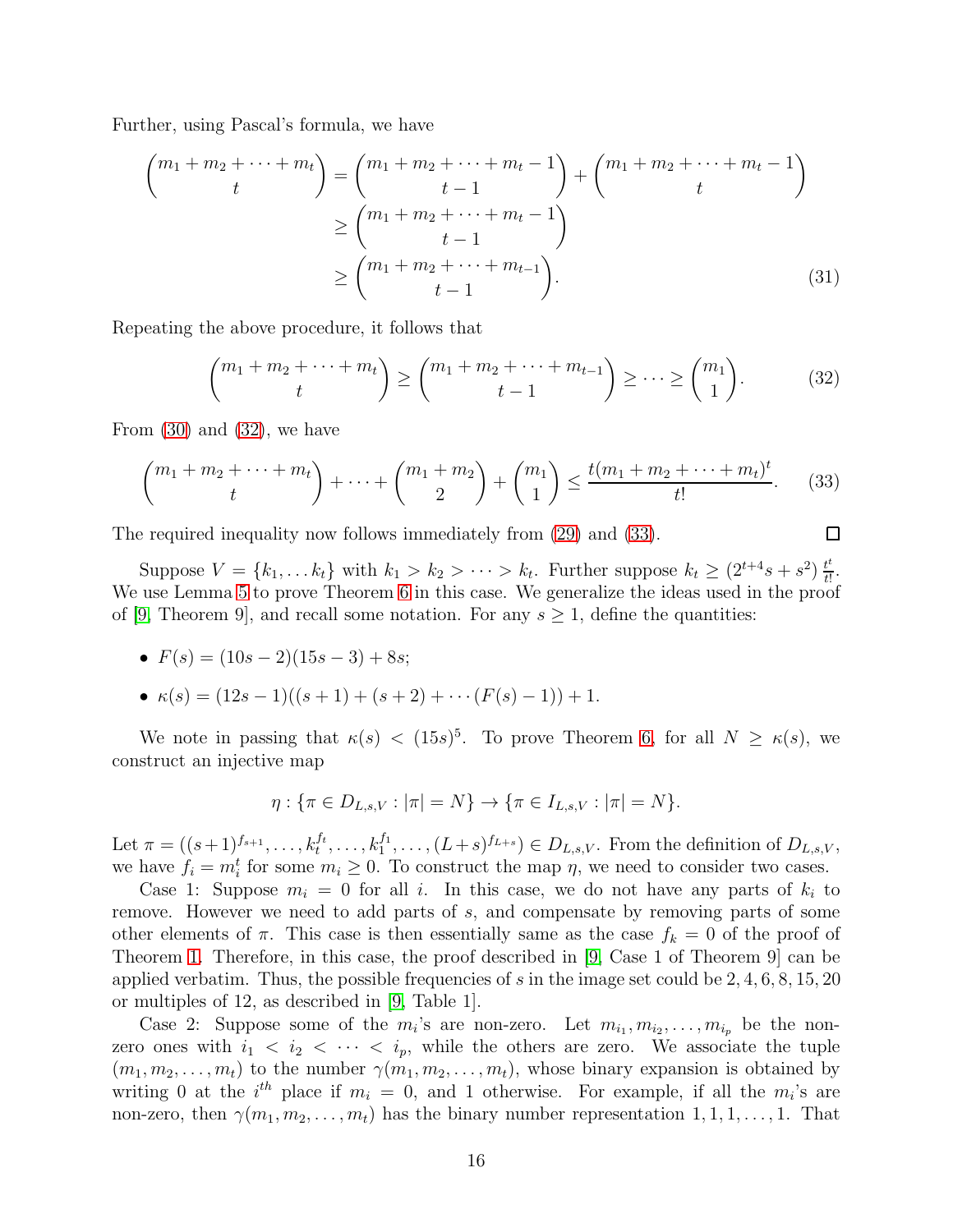is,  $\gamma(m_1, m_2, \ldots, m_t) = 2^t - 1$ . For brevity of notation, we denote  $\gamma(m_1, m_2, \ldots, m_t)$  by  $\gamma$ . Thus, in this notation, the value of  $\gamma$  uniquely determines the set of all i such that  $m_i \neq 0$ . By Lemma [5,](#page-4-0) we have

$$
k_{1}m_{1}^{t} + k_{2}m_{2}^{t} + \cdots + k_{t}m_{t}^{t} \geq k_{t} (m_{1}^{t} + m_{2}^{t} + \cdots + m_{t}^{t})
$$
  
\n
$$
\geq k_{t} (m_{i_{1}}^{t} + m_{i_{2}}^{t} + \cdots + m_{i_{p}}^{t})
$$
  
\n
$$
\geq (2^{t+4}s + s^{2}) (m_{i_{1}}^{t} + m_{i_{2}}^{t} + \cdots + m_{i_{p}}^{t}) \frac{t^{t}}{t!}
$$
  
\n
$$
\geq (2^{t+4}s + s^{2}) ((m_{i_{1}} + m_{i_{2}} + \cdots + m_{i_{p}}) + \cdots + (m_{i_{1}})^{t})
$$
  
\n
$$
\geq 2^{t+4}s ((m_{i_{1}} + m_{i_{2}} + \cdots + m_{i_{p}}) + \cdots + (m_{i_{1}})^{t}) + s^{2}
$$
  
\n
$$
\geq 2^{t+4}s ((m_{i_{1}} + m_{i_{2}} + \cdots + m_{i_{p}}) + \cdots + (m_{i_{1}})^{t}) - 1) + s(s + 1).
$$
  
\n(34)

By  $(34)$  and Lemma [7,](#page-5-1) there exist nonnegative integers x and y such that the following equation holds.

<span id="page-16-0"></span>
$$
k_1 m_1^t + k_2 m_2^t + \dots + k_t m_t^t = s \left( 2^{t+4} \left( \binom{m_{i_1} + m_{i_2} + \dots + m_{i_p}}{p} + \dots + \binom{m_{i_1}}{1} \right) - (2\gamma - 1) \right) + (s+1)x + (s+2)y. \tag{35}
$$

For given  $m_1, m_2, \ldots, m_t$ , fix some nonnegative integer solution  $(x, y)$  of [\(35\)](#page-16-1). Then, we define the map  $\eta$  as follows.

$$
\eta(\pi) = \left(s^{\left(2^{t+4}\left(\binom{m_{i_1}+m_{i_2}+\cdots+m_{i_p}}{p}+\cdots+\binom{m_{i_1}}{1}\right)-(2\gamma-1)\right)}, (s+1)^{f_{s+1}+x}, (s+2)^{f_{s+2}+y}, \dots, k_t^0, \dots, (L+s)^{f_{L+s}})\right).
$$

The frequency of s modulo  $2^{t+4}$  in  $\eta(\pi)$  determines the value of  $\gamma$ , which in turn determines the set of values of i for which  $m_i \neq 0$ . That is, we know the tuple  $(i_1, i_2, \ldots, i_p)$ . Then, the frequency of s gives the value of

<span id="page-16-1"></span>
$$
{m_{i_1}+m_{i_2}+\cdots+m_{i_p}\choose p}+\cdots+{m_{i_1}+m_{i_2}\choose 2}+{m_{i_1}\choose 1},
$$

which determines the values of  $m_{i_1}, m_{i_2}, \ldots, m_{i_p}$  because of the injectivity of the map in [\(3\)](#page-3-1). The values of other  $m_i$  are 0. Thus, we know the values of all the  $m_i$ 's. Then, the values of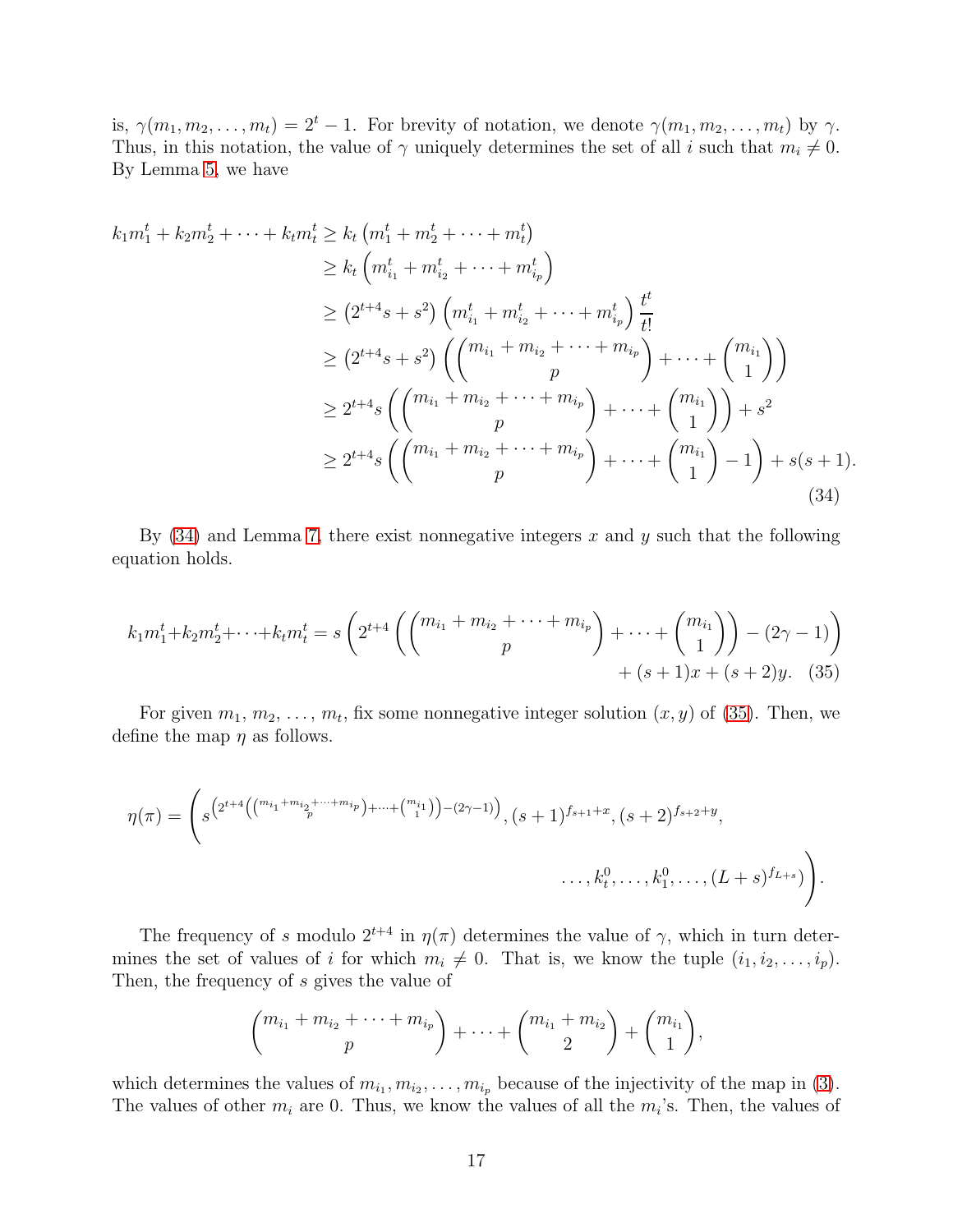x and y are also known, as decided by [\(35\)](#page-16-1). Therefore, the frequencies of  $s + 1$  and  $s + 2$  in  $\eta(\pi)$  determine the values of  $f_{s+1}$  and  $f_{s+2}$  as well. Thus, the map  $\eta$  is injective in Case 2.

For overall injectivity, note that the frequency of s in  $\eta(\pi)$  in Case 2 is an odd number greater than 15. To verify this statement, note that  $\gamma < 2^t$ , and thus

$$
2^{t+4} \left( \binom{m_{i_1} + m_{i_2} + \dots + m_{i_p}}{p} + \dots + \binom{m_{i_1}}{1} \right) - (2\gamma - 1) > 2^{t+4} - 2^{t+1} \\
= 7(2^{t+1}) \\
\geq 28.
$$

#### <span id="page-17-0"></span>5 q-series analogues of Theorem [3](#page-1-2) and Theorem [6](#page-5-2)

Berkovich and Uncu [\[7,](#page-20-6) Section 7] also considered the *q*-series analogues of Theorem [1.](#page-1-0) We recall their notation. Define

• the *q-Pochhammer symbol* by

$$
(a;q)_n := (1-a)(1-aq)(1-aq^2)\cdots(1-aq^{n-1}),
$$

for an integer  $n \geq 1$ , with  $(a;q)_0 := 1$ ;

• the series  $H_{L,s,k}(q)$  by

$$
H_{L,s,k}(q) := \frac{q^s(1-q^k)}{(q^s;q)_{L+1}} - \left(\frac{1}{(q^{s+1};q)_L} - 1\right),
$$

for positive integers  $L, s$  and  $k$ .

Then, Theorem [1](#page-1-0) asserts that for  $s + 1 \leq k \leq L + s$ , the q-series  $H_{L,s,k}$  is eventually positive, meaning that all its coefficients are positive after a certain bound. Presently for an impermissible set  $V = \{k_1, k_2, \ldots, k_t\} \subset \{s+1, \ldots, L+s\}$ , we define the series  $H_{L,s,V}$  as follows. Define

• the series  $H_{L,s,V}(q)$  by

$$
H_{L,s,V}(q) := \frac{q^s(1-q^{k_1})(1-q^{k_2})\cdots(1-q^{k_t})}{(q^s;q)_{L+1}} - \left(\frac{1}{(q^{s+1};q)_L} - 1\right),
$$

Then, Theorem [3](#page-1-2) implies that for  $t \geq 2$ ,  $H_{L,s,V}$  is *eventually negative*, meaning that all its coefficients are negative after a certain bound. The bound is a polynomial in L and s. To see a q-series analogue of Theorem [6,](#page-5-2) we define the q-series  $H'_{L,s,V}$  as follows.

• Define the series  $H'_{L,s,V}(q)$  by

$$
H'_{L,s,V}(q) := \frac{q^s (1 - q^{k_1})(1 - q^{k_2}) \cdots (1 - q^{k_t})}{(q^s; q)_{L+1}} - \frac{(1 - q^{k_1})(1 - q^{k_2}) \cdots (1 - q^{k_t}) \sum_{i \ge 0} q^{k_1 i^t} \sum_{i \ge 0} q^{k_2 i^t} \cdots \sum_{i \ge 0} q^{k_t i^t}}{(q^{s+1}; q)_L}.
$$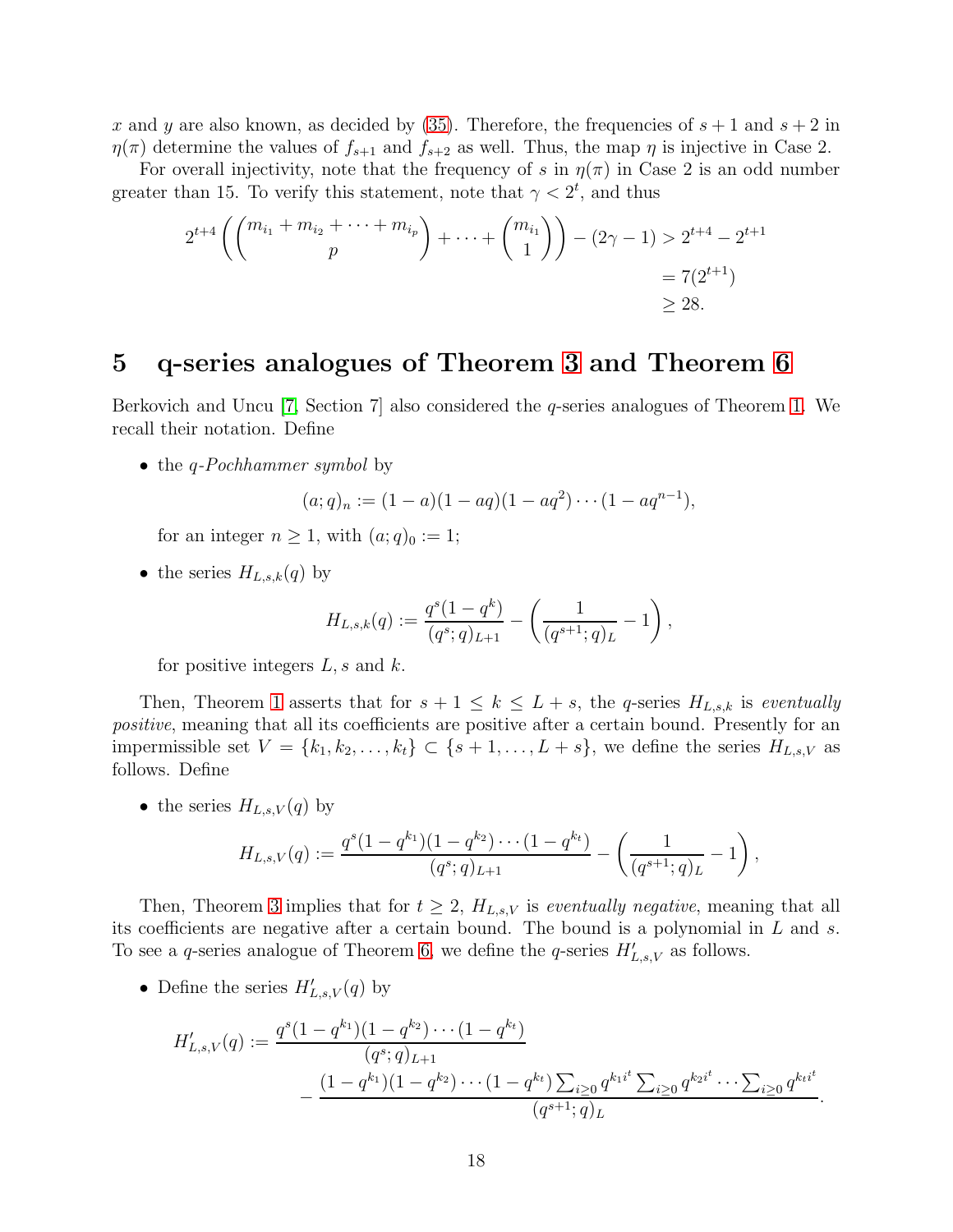Then Theorem [6](#page-5-2) implies that for  $t \leq \frac{L-2}{2}$  $\frac{-2}{2}$ , the q-series  $H'_{L,s,V}$  is eventually positive, with the bound after which the coefficients are positive being a polynomial in s (for a given  $t$ ). This leads to another interesting consequence. It is easy to verify that the product of two eventually positive  $q$ -series is eventually positive. Thus, the  $q$ -series

$$
\frac{H'_{L,s,V}}{(1-q^{k_1})(1-q^{k_2})\cdots(1-q^{k_t})}
$$

is also eventually positive. That is, the series  $H''_{L,s,V}$  defined as

$$
H''_{L,s,V}(q) := \frac{q^s}{(q^s;q)_{L+1}} - \frac{\sum_{i\geq 0} q^{k_1 i^t} \sum_{i\geq 0} q^{k_2 i^t} \cdots \sum_{i\geq 0} q^{k_t i^t}}{(q^{s+1};q)_{L}}
$$

.

is eventually positive. To understand the combinatorial interpretation of the eventual positivity of  $H''_{L,s,V}$ , we define the set  $P_{L,s,V}$  as follows.

**Definition 10.** For any  $V \subset \{s+1, \ldots L+s\}$ ,  $P_{L,s,V}$  consists of partitions with parts in the set  $\{s+1,\ldots L+s\}$ , such that members of V can appear in two colours-green and red, where the red parts appear with a perfect  $|V|^{th}$  power frequency.

Then, the eventual positivity of  $H''_{L,s,V}$  for  $|V| \leq \frac{L-2}{2}$  means that there exists a bound M such that whenever  $N \geq M$ , the number of partitions that have smallest part s and largest part  $\leq L + s$  is greater than the number of partitions in  $P_{L,s,V}$ . This result is closely linked to [\[10,](#page-20-10) Theorem 4.1] and can be viewed as an improvement over it as  $L \to \infty$ .

## <span id="page-18-0"></span>6 Concluding remarks

In this article, we have shown that for a given set  $V \subset \{s+1, \ldots L+s\}$ , such that  $2 \leq |V| \leq$  $L-2$  $\frac{-2}{2}$ , there exists a bound M such that whenever  $N \geq M$ , the number of partitions of N in  $I_{L,s,V}$  is bounded above by those in  $D_{L,s}$ , and bounded below by those in  $D_{L,s,V} \subset D_{L,s}$ . One possible future direction is to study what happens if for  $|V| \geq 2$ , instead of comparing  $I_{L,s,V}$  with  $D_{L,s,V}$ , we compare  $I_{L,s,V}$  with  $E_{L,s,V} \subset D_{L,s}$ , where  $E_{L,s,V}$  is defined as follows.

•  $E_{L,s,V}$  denotes the set of nonempty partitions with parts in the set  $\{s+1,\ldots,L+s\};$ such that the frequencies of the members of V are perfect  $(t-1)$ <sup>th</sup> powers  $(0, 1, 2^{t-1}, \ldots)$ , where  $t = |V|$ .

<span id="page-18-1"></span>Question 11. Suppose  $V \subset \{s+1, \ldots L+s\}$  is not a singleton set. Does there exist a bound M, such that for  $N \geq M$ ,

$$
|\{\pi \in I_{L,s,V} : |\pi| = N\}| \le |\{\pi \in E_{L,s,V} : |\pi| = N\}|.
$$

If the assertion in Question [11](#page-18-1) is true, it would imply that the number of partitions in  $I_{L,s,V}$  lies between the number of partitions in  $D_{L,s,V}$  and  $E_{L,s,V}$ . That is, the number of partitions in  $I_{L,s,V}$  is bounded above by partitions in  $D_{L,s}$  with frequencies of members of V perfect  $t^{th}$  powers, and bounded below by partitions in  $D_{L,s}$  with frequencies of members of V perfect  $(t-1)^{th}$  powers.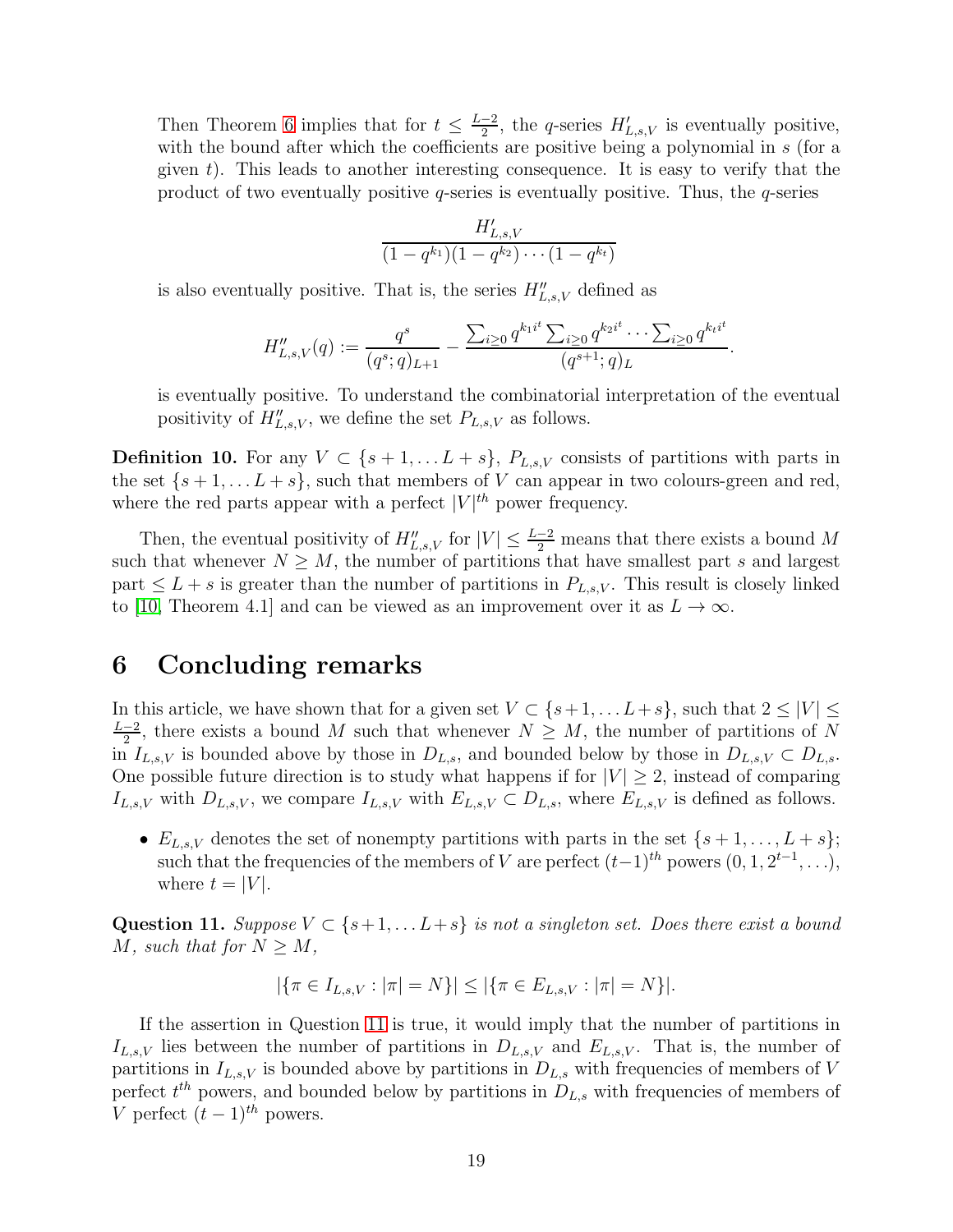For  $t = 2$ ,  $E_{L,s,V} = D_{L,s}$ , and thus Question [11](#page-18-1) has been proved in the affirmative by Theorem [3.](#page-1-2) However, for  $t \geq 3$ , this seems a hard problem. We focus our attention on the case  $t = 3$ , and rephrase Question [11](#page-18-1) as follows.

A natural way to approach Question [11](#page-18-1) is to generalize the methods in the proof of Theorem [3.](#page-1-2) Basically one would need to find analogues of [\(7\)](#page-6-2), [\(8\)](#page-7-0), [\(10\)](#page-7-2) and [\(11\)](#page-8-0). For  $t = 3$ , the primary question that one needs to answer is whether every sufficiently large number *n* can be expressed in the form  $k_3x^2 + k_2y^2 + k_1z^2$  for some integers  $x, y, z$ . In other words, we need to know whether the ternary diagonal quadratic form  $k_3x^2 + k_2y^2 + k_1z^2$  is almost universal. This is also in general a hard question and is an active area of research (see  $[11, 20, 24, 22, 14]$  $[11, 20, 24, 22, 14]$  $[11, 20, 24, 22, 14]$  $[11, 20, 24, 22, 14]$  $[11, 20, 24, 22, 14]$ ). The current knowledge  $[14]$  suggests that most of these diagonal quadratic forms are not almost universal, but there exist infinitely many which are almost universal. It will be interesting to see if one could make some progress on Question [11](#page-18-1) using universality or almost  $(k, l)$  universality of these quadratic forms.

Another possible direction is to compare the set  $I_{L,s,V}$  with the set  $D_{L,s,V'}$  where V' is obtained by removing an element of  $V$ . We make this question precise.

<span id="page-19-0"></span>Question 12. Suppose  $V = \{k_1, k_2, \ldots, k_t\} \subset \{s+1, \ldots L+s\}$  is such that V contains an odd prime p which does not divide any other element of  $V$ . Does there exist a bound  $M$ , such that for  $N \geq M$ ,

$$
|\{\pi \in I_{L,s,V}: |\pi| = N\}| \le |\{\pi \in D_{L,s,V\setminus\{p\}}: |\pi| = N\}|.
$$

Though Question [12](#page-19-0) in general remains open, we briefly describe how one could approach Question [12](#page-19-0) in the special case  $t = 2$ . Suppose  $V = \{k_1, k_2, k_3\}$  be such that  $k_1$  is an odd prime and it does not divide  $k_2$  and  $k_3$ . We need to appropriately modify the proof of Theorem [3](#page-1-2) by finding analogues of  $(7)$ ,  $(8)$ ,  $(10)$  and  $(11)$ . To find the analogues to these equations, we basically need to show that every sufficiently large number can be expressed in the form  $k_3x^2 + k_2y^2 + k_1z$ .

From the theory of quadratic residues, we know that there are  $\frac{k_1+1}{2}$  quadratic residues mod  $k_1$  (including 0). Therefore, mod  $k_1$ , as x and y vary, the expressions  $n - k_3x^2$  and  $k_2y^2$ can take  $\frac{k_1+1}{2}$  values each. Since there are only  $k_1$  numbers modulo  $k_1$ , by the pigeonhole principle, the expressions  $n - k_3 x^2$  and  $k_2 y^2$  must match for some x and y. That is, there exist integers  $x$  and  $y$  such that

$$
n \equiv k_3 x^2 + k_2 y^2 \bmod k_1.
$$

Clearly we can choose  $x < k_1$  and  $y < k_1$ . Thus, for  $n \geq k_3(k_1^2 + k_2^2)$ , there exists a nonnegative integer z such that

$$
n = k_3 x^2 + k_2 y^2 + k_1 z
$$

has a solution  $(x, y, z)$ .

It will be interesting to see if one can use theory of higher power residues, instead of quadratic residues, to make progress on Question [12](#page-19-0) in general.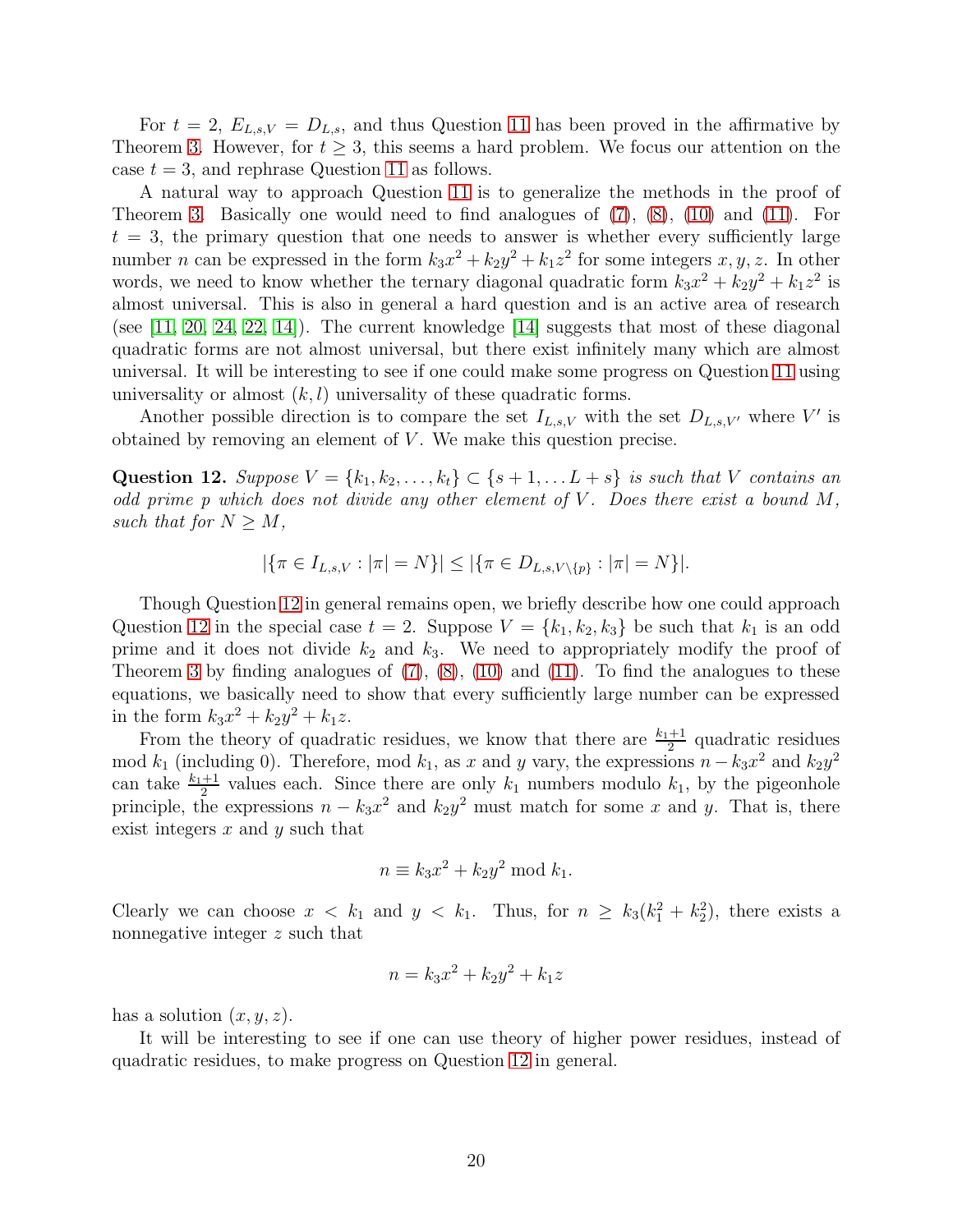### 7 Acknowledgements

The first author wishes to thank IISER Mohali, while the second and the third authors thank Shiv Nadar University for providing funding and research facilities. The authors also thank Kavita Reckwar for some initial discussions.

# <span id="page-20-3"></span>References

- [1] G. E. Andrews, M. Beck and N. Robbins, Partitions with fixed differences between largest and smallest parts. Proc. Amer. Math. Soc.,  $143(10):4283-4289$ , 2015.
- <span id="page-20-9"></span>[2] H. L. Alder, The nonexistence of certain identities in the theory of partitions and compositions, Bull. Amer. Math. Soc., 54, 712–722, 1948.
- <span id="page-20-2"></span>[3] J. L. Ramírez Alfonsín, *The Diophantine Frobenius Problem*, Vol. 30 of Oxford Lecture Series in Mathematics and its Applications. Oxford University Press, 2005.
- <span id="page-20-8"></span>[4] K. Banerjee, S. Bhattacharjee, M. G. Dastidar, P. J. Mahanta, and M. P. Saikia, Parity biases in partitions and restricted partitions, European J. Combin., 103, p.103522, 2022.
- <span id="page-20-0"></span>[5] E. F. Beckenbach and J. Gillis, Applied combinatorial mathematics, Physics Today, 18(8), p.59, 1965.
- <span id="page-20-6"></span>[6] A. Berkovich and K. Grizzell, A partition inequality involving products of two q-Pochhammer symbols. Ramanujan, 125(627),25–39, 2014.
- <span id="page-20-4"></span>[7] A. Berkovich and A. K. Uncu, Some elementary partition inequalities and their implications. Ann. Comb., 23:263–284, 2019.
- [8] A. Berkovich and A. K. Uncu, New weighted partition theorems with the emphasis on the smallest part of partitions. In Analytic number theory, modular forms and qhypergeometric series, volume 221 of Springer Proc. Math. Stat., pages 69–94. Springer, Cham, 2017.
- <span id="page-20-7"></span>[9] D. S. Binner and A. Rattan, On Conjectures Concerning the Smallest Part and Missing Parts of Integer Partitions, Ann. Comb., 25(3), 697–728, 2021.
- <span id="page-20-10"></span>[10] D. S. Binner, Combinatorial methods for integer partitions, PhD Thesis, Simon Fraser University, 2021, available online at [http://summit.sfu.ca/item/21451.](http://summit.sfu.ca/item/21451)
- <span id="page-20-11"></span>[11] J. Bochnak and B. K. Oh, Almost-universal quadratic forms: an effective solution of a problem of Ramanujan, Duke Mathematical Journal, 147(1),131–156, 2009.
- <span id="page-20-5"></span>[12] R. Chapman, Partitions with bounded differences between largest and smallest parts. Australas. J. Combin., 64, 376–378, 2016.
- <span id="page-20-1"></span>[13] S. Chern, S. Fu, D. Tang, Some inequalities for k-colored partition functions, Ramanujan J., 46 (3) (2018), 713–725.